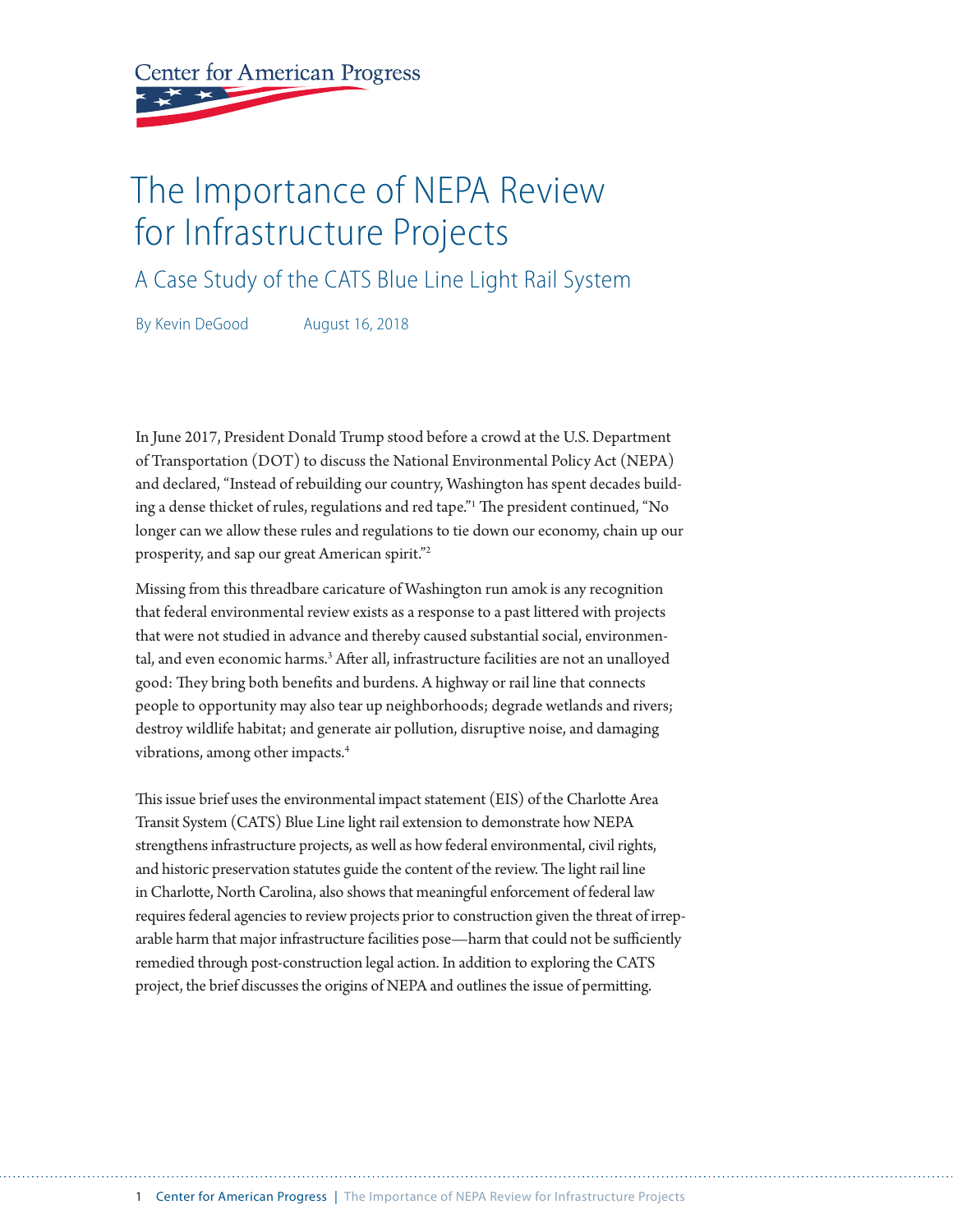## <span id="page-1-0"></span>Origins of NEPA

In 1969, Congress passed NEPA in response to growing public concern about the social and environmental damage caused by federally funded economic development projects, including infrastructure facilities.<sup>5</sup> NEPA requires federal agencies—and, where the federal government delegates NEPA responsibilities, state agencies—to study the potential environmental and related social and economic impacts of a proposed infrastructure project, both positive and negative, as well as individual and cumulative. The law also requires these agencies to consider reasonable alternatives to the proposed project before making a decision about whether or how to proceed.<sup>[6](#page-14-0)</sup>

Negative impacts can include anything from habitat loss and water pollution to the destruction of historic buildings and the disproportionate condemnation of homes and businesses in low-income communities or communities of color. Only a small percentage of infrastructure projects—those likely to produce signifcant impacts—must undergo a full review.[7](#page-14-0) In these cases, the lead federal agency must weigh and balance the benefts and drawbacks based on sound analysis. Afer public review of and comment on the draft EIS, the agency responsible for deciding on the project publishes a fnal EIS that responds to the public's comments.

Importantly, in the absence of environmental review, many negative impacts would become apparent only after the project sponsor completes construction, dramatically increasing the cost of remediation and resulting in certain irreversible harms. Moreover, eliminating review would close a vital pathway through which local residents are able to make their voices heard during the project planning and development process.

By comparison, requiring environmental review prior to construction ensures that government officials and the public know the potential harms associated with a proposed project, allowing for informed decision-making as well as the chance to develop efective design and operational mitigations. In short, NEPA and other protective federal statutes improve governance and make infrastructure projects better.<sup>[8](#page-14-0)</sup>

## NEPA as a framework for coordination across federal agencies

The NEPA process requires project sponsors to undertake a detailed study and solicit public input but does not mandate specifc outcomes or mitigations. It is triggered when there is a proposal for federal action. Broadly speaking, such federal actions include projects and programs that federal agencies conduct, regulate, approve, or fnance in whole or in part, as well as agency rule-making, plans, policies, procedures, and proposed legislation.<sup>9</sup> Specifically, NEPA applies to "actions where the Administration exercises sufficient control to condition the permit or project approval.["10](#page-14-0)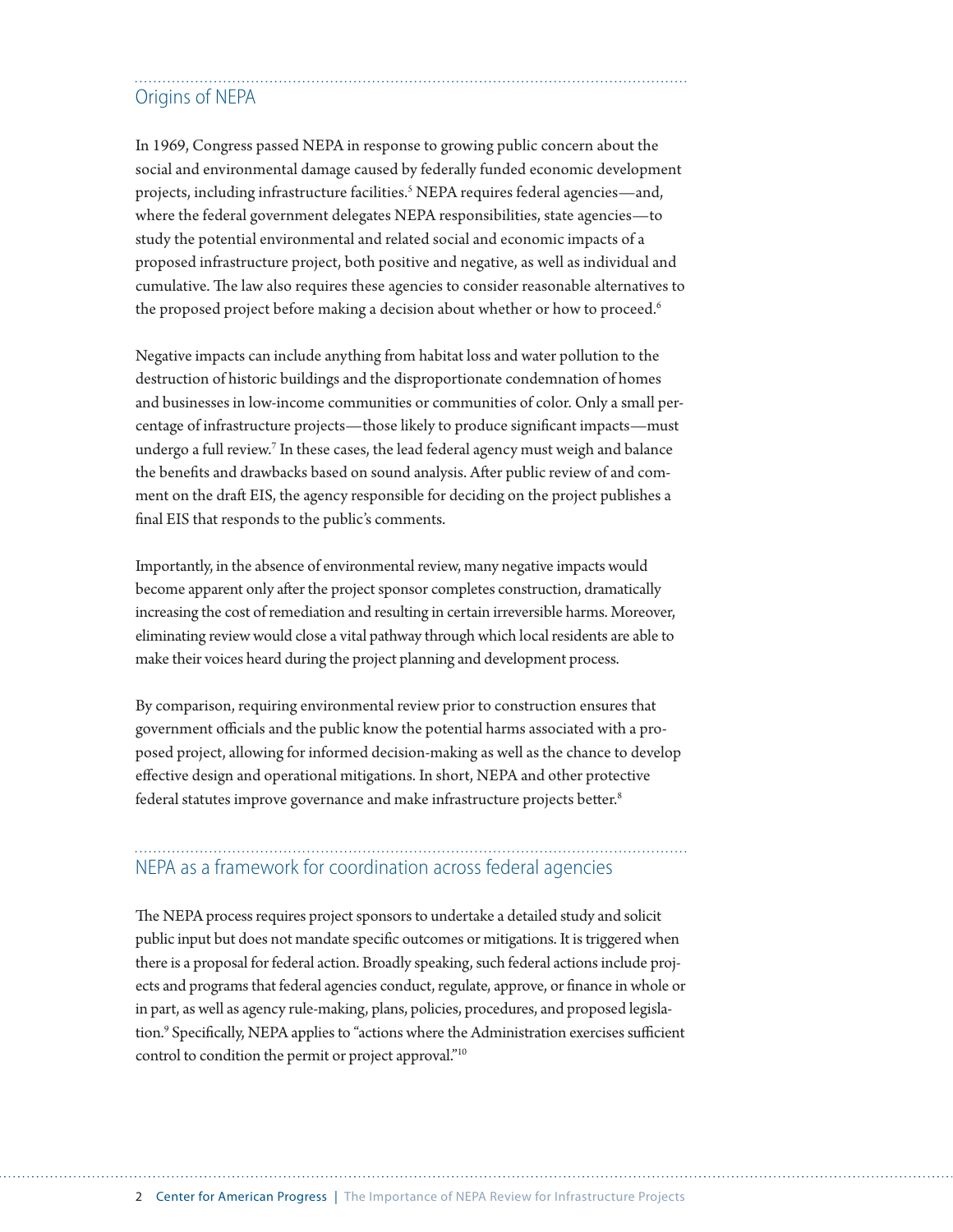Each federal agency has NEPA procedures consistent with the Council on Environmental Quality's (CEQ) regulations.[11](#page-14-0) For the Federal Highway Administration (FHWA) and the Federal Transit Administration (FTA), 23 C.F.R. 771.107(b) defnes "action" for NEPA purposes as, among other things, "a highway or transit project proposed for FHWA or FTA funding. It also includes activities such as joint and multiple use permits, changes in access control, etc., which may or may not involve a commitment of Federal funds."[12](#page-14-0) For the light rail extension, CATS requested grant funding from the FTA through the New Starts program, triggering a NEPA review[.13](#page-14-0)

Equally as important, NEPA serves as a framework that helps federal agencies coordinate review and enforcement of numerous federal environmental, civil rights, and historic preservation statutes. In other words, many federal laws apply to infrastructure projects, and NEPA helps bring order to the review and enforcement process. CEQ regulations require that federal agencies comply with other legal requirements concurrently with the NEPA process and that documentation—such as studies, surveys, and analyses that those other laws require—are integrated into the NEPA process. In fact, a draft EIS must list all federal permits, licenses, and other entitle-ments that must be obtained to implement the proposal.<sup>[14](#page-14-0)</sup> The value of this coordinating function cannot be overstated.

The environmental review process creates a factual record upon which federal agencies with jurisdiction can determine if a project sponsor is complying with federal law. For instance, Congress passed the Civil Rights Act of 1964 to eliminate intentional discrimination based on race, color, or national origin related to public accommodations, voting, and federal programs, among other purposes.[15](#page-14-0) Title VI of the landmark bill states, "No person in the United States shall, on the ground of race, color, or national origin, be excluded from participation in, be denied the benefts of, or be subjected to discrimination under any program or activity receiving Federal financial assistance."<sup>16</sup> Over the years, the Supreme Court has held that projects and policies that appear neutral on their face may produce unconstitutional discriminatory efects[.17](#page-14-0) DOT states in its Title VI circular that "practices that result in discriminatory efects or disparate impacts violate DOT's Title VI regulations."[18](#page-14-0)

Discriminatory effects can take many different forms. This makes the Title VI mandate crosscuting, as any negative impact has the potential to disproportionately afect a federally protected class of persons. To determine if a proposed infrastructure project would produce disparate impacts, the government sponsor—usually state or local—must compare the location and severity of impacts against demographic and socio-economic data for the project corridor. For example, if a rail line resulted in the condemnation of many homes, businesses, and social or religious institutions of people of color, the project may violate federal civil rights laws.[19](#page-14-0)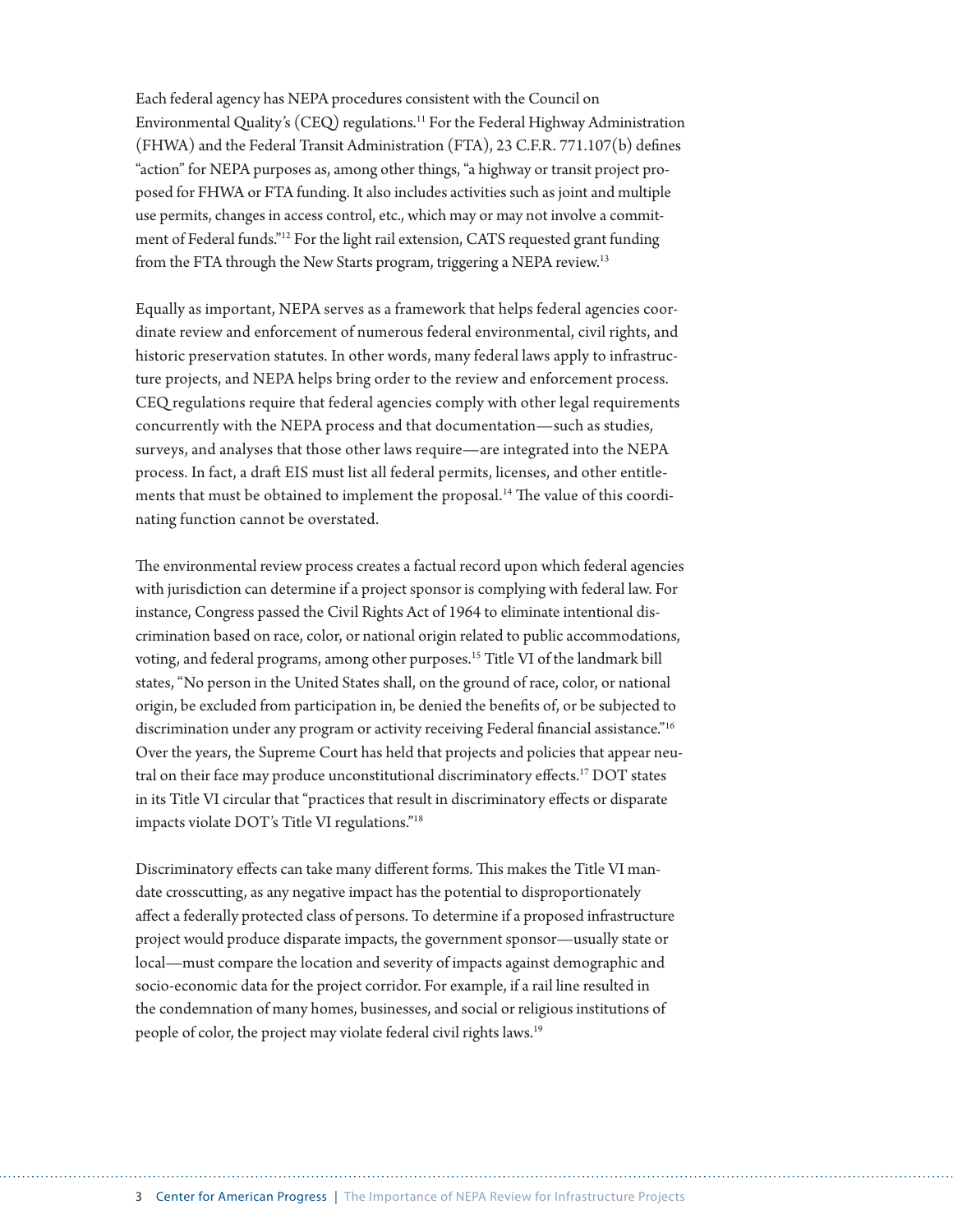## Coordination in the CATS project

The CATS Blue Line light rail extension shows how the concept of prohibiting discrimination in federally funded projects becomes a substantive reality through environmental review. The Blue Line extends 9.4 miles northeast from downtown Charlote to the University of North Carolina at Charlote.[20](#page-14-0) A review of census data by CATS revealed that only two of the 19 neighborhoods along the project corridor had median household incomes above the median for Mecklenburg County at the time of the analysis.<sup>21</sup> Moreover, the share of residents of color in each neighborhood ranged from 36 percent to 98 percent.<sup>22</sup>

Afer carefully reviewing the preliminary rail design in relation to the communities of concern, CATS found, "Portions of residential properties may be required for partial acquisition and/or easements; however, no residential uses would be displaced as a result of the Preferred Alternative.["23](#page-14-0) In total, construction of the extension required CATS to acquire 90 acres of land, resulting in the displacement of 14 commercial or industrial businesses. A review of these businesses found that none provided "a unique or special service to a community of concern.["24](#page-14-0) CATS conducted this same type of analysis for other impacts, including noise, vibration, safety, security, visual, and aesthetics.

Without prior study and review, CATS and the federal government would not have known about the potential for discriminatory effects of the rail extension. Through the environmental review process, CATS created a factual record regarding the demographics and socio-economics of the neighborhoods along the corridor and the resulting impacts from the project. With this information, the FTA was able to determine that the proposed extension complied with Title VI of the Civil Rights Act of 1964.<sup>[25](#page-14-0)</sup>

The environmental review process plays the same role for other federal laws. For example, in 1973, Congress passed the Endangered Species Act (ESA) to help protect endangered and threatened species and their habitats.<sup>[26](#page-14-0)</sup> The act states, "It is further declared to be the policy of Congress that all Federal departments and agencies shall seek to conserve endangered species and threatened species and shall utilize their authorities in furtherance of the purpose of this Act."<sup>27</sup> CATS determined through its study that no mitigations were required for either plant or animal species. Additionally, "A population of Carolina birdsfoot-trefoil would be destroyed by the fll that is proposed within this area of the alignment as part of the Preferred Alternative. Although Carolina birdsfoottrefoil is a FSC [federal species of concern], it is not rare in the southern Piedmont.["28](#page-14-0) As a result of this analysis, the U.S. Fish and Wildlife Service, acting as a resource agency for the FTA, was able to determine that the Blue Line extension complied with the ESA.<sup>29</sup>

In total, the environmental review process allowed CATS to use its EIS to comply with all 13 applicable laws and executive orders, as well as with the relevant laws and procedures of the state of North Carolina. These laws and executive orders can be found in the sidebar.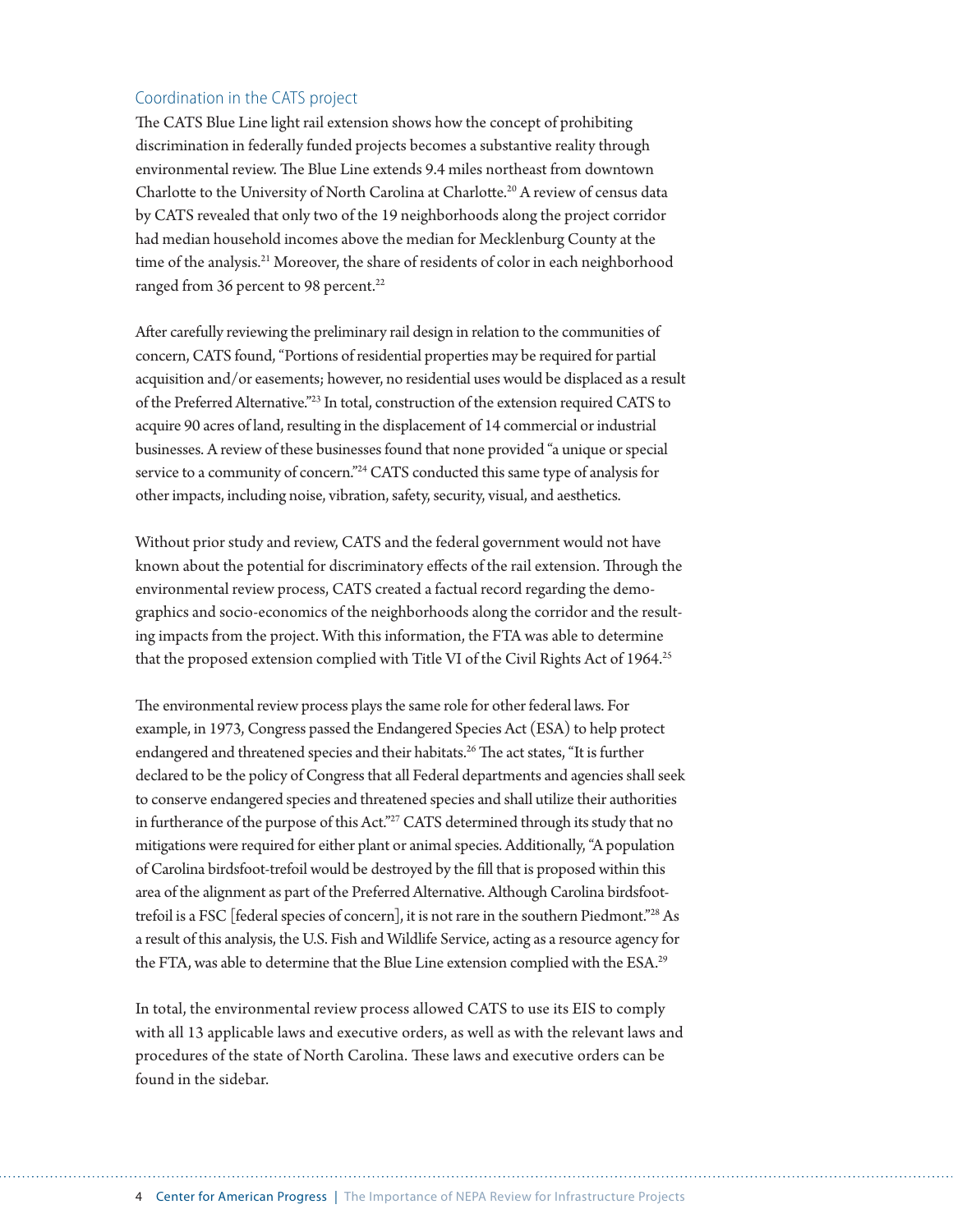## **Federal laws and executive orders[30](#page-14-0)**

- Clean Water Act
- Civil Rights Act of 1964
- National Historic Preservation Act of 1966
- Uniform Relocation Assistance and Real Property Acquisition Act of 1970
- Endangered Species Act of 1973
- National Environmental Policy Act of 1969
- Department of Transportation Act of 1966
- Federal Transit Law
- National Historic Preservation Act of 1966
- Executive order 11988: flood plain management
- Executive order 11990: protection of wetlands
- Executive order 12898: environmental justice

### *Permitting*

Beyond NEPA, project sponsors must also frequently secure federal permits before beginning construction. A federal permit is a writen authorization to undertake a specifc activity. For example, in addition to complying with NEPA, CATS was required to obtain a Clean Water Act Section 404 permit from the Army Corps of Engineers. The permit authorized CATS to discharge fll materials into U.S. waters.

This raises a basic question: If environmental review is intended to discover project impacts, why must a state or local government sponsor also obtain a separate permit for a certain subset of impacts? Review and permiting are separate for two reasons. First, the environmental review and permiting requirements stem from diferent federal statutes. NEPA requires environmental review, while the Clean Water Act mandates that project sponsors must secure a permit for activities that afect U.S. waters. Second, and more importantly, permit applications typically require more detailed analysis than would otherwise come from an EIS. In other words, the dual requirement refects the fact that certain impacts are more complex than others and therefore necessitate additional analysis prior to federal approval. The analyses conducted for the permit application can be folded into an EIS, presented as an appendix to an EIS, or incorporated by reference to avoid duplication.

The 404 permit submitted by CATS determined that the rail corridor would affect 14 jurisdictional streams and nine jurisdictional wetlands, as well as a number of plants and animals subject to various state and federal protections.[31](#page-15-0) Under the Clean Water Act, the Army Corps of Engineers has jurisdiction over waters that are, have been, or may be used in international or interstate commerce, as well as the wetlands and tribu-taries that feed such waters.<sup>[32](#page-15-0)</sup>

Each stream and wetland within the CATS project corridor received an alphabetical label and a detailed description of mitigations and unavoidable impacts. For instance, "Impacts to Perennial RPW [relatively permanent water] Stream F will be avoided through the construction of a 3-span concrete bridge over the stream channel. The piers for the proposed bridge will be placed outside of the top of banks to ensure that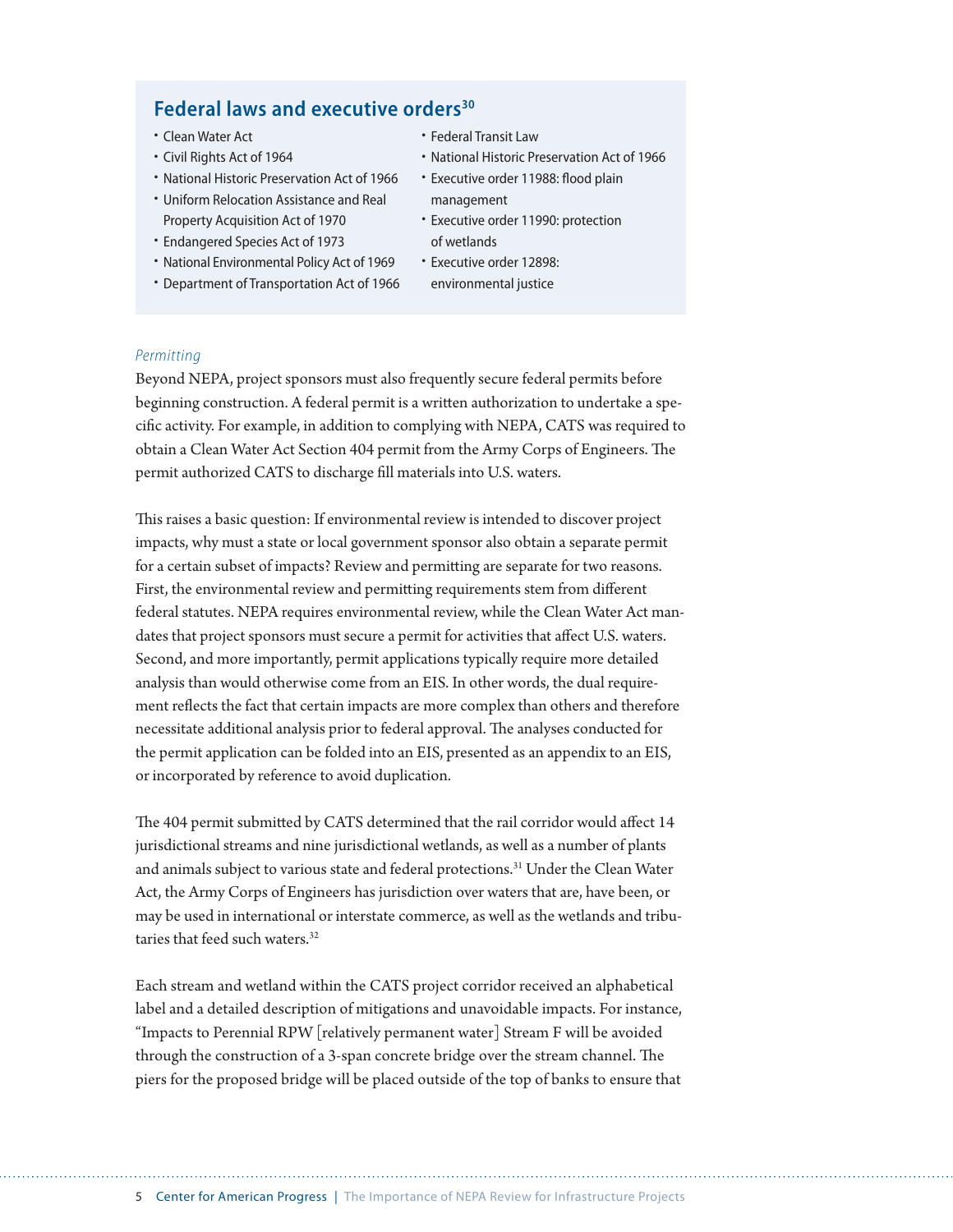no impacts will occur to this stream.["33](#page-15-0) CATS was not able to avoid all impacts. In order to accommodate the light rail line, CATS had to relocate an existing freight rail spur. This negatively affected 32 feet of Perennial RPW Stream C. The permit notes, "Since the alignment has been placed between the existing townhomes and existing freight railroad tracks, no other feasible alternatives exist to avoid this impact.["34](#page-15-0)

Additionally, the application details indirect cumulative efects from the proposed rail line. The permit notes that the line would "shape the location and intensity" of growth over the next several decades around proposed station areas. As a result, the light rail line would produce "fewer overall efects on water resources and water quality in the project corridor than the No-Build Alternative.["35](#page-15-0)

## *Details of the Charlotte Blue Line EIS*

The scope and content of each EIS differs depending on the project in question. The CATS Blue Line EIS contains 22 chapters that respond to 13 federal laws and executive orders.[36](#page-15-0) Table 1 details each chapter, including the applicable federal laws and executive orders, as well as selected fndings. Some federal laws are fully covered by a single chapter. For example, Chapter 8 covers cultural resources, including buildings, structures, sites and objects that are included or eligible for inclusion on the National Register of Historic Places.

Other federal laws, such as the Civil Rights Act of 1964, are crosscuting, as any negative project impact could have discriminatory efects depending on its relation to federally protected classes of persons. The crosscutting laws are not listed for every chapter but are listed instead for the most relevant chapters. The table does not include state laws and regulations.

Each chapter in the CATS EIS is the fulfllment of the public's collective political will. Over many years, the public has again and again affirmed that federal policies, programs, and spending should not be used to discriminate, degrade the environment, or harm endangered species—to name only a few federal protections. NEPA translates this desire into a concrete process for ensuring that infrastructure facilities adhere to these protections while also generating economic, social, and environmental value. In the end, the Blue Line extension will exist essentially in perpetuity. Taking the time necessary to study its potential impacts was a small price to pay to allow for informed decision-making and fulfll the protections codifed within federal law.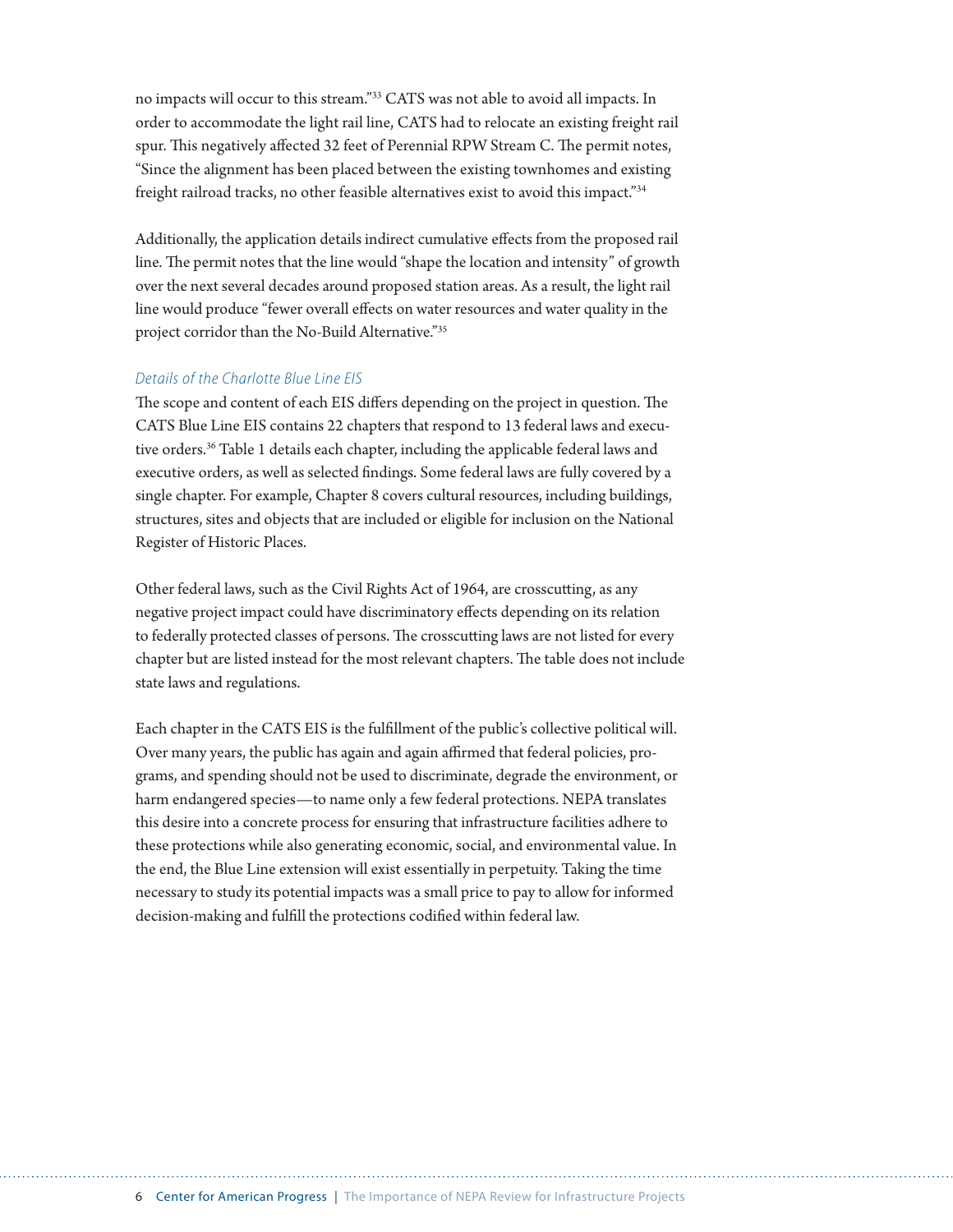## **TABLE 1 Charlotte environmental impact statement (EIS), federal laws, and selected findings**

| <b>Blue Line</b><br><b>EIS chapters</b>                                                                                                                                                                                                                                                                                                                                                                                                                                                                                                 | <b>Applicable federal law, regulations</b><br>and chapter description                                                                                                                                                                                                                                                                                                                                                                                                                                                                                                                                                                                                                                                                                                                                                                                                             | <b>Selected Blue Line</b><br><b>EIS findings</b>                                                                                                                                                                                                                                                                                                                                                                                                                                                                                                                                                                                                                                                                                                                                                                                                                                                                                                                                                                                                                                                                   |
|-----------------------------------------------------------------------------------------------------------------------------------------------------------------------------------------------------------------------------------------------------------------------------------------------------------------------------------------------------------------------------------------------------------------------------------------------------------------------------------------------------------------------------------------|-----------------------------------------------------------------------------------------------------------------------------------------------------------------------------------------------------------------------------------------------------------------------------------------------------------------------------------------------------------------------------------------------------------------------------------------------------------------------------------------------------------------------------------------------------------------------------------------------------------------------------------------------------------------------------------------------------------------------------------------------------------------------------------------------------------------------------------------------------------------------------------|--------------------------------------------------------------------------------------------------------------------------------------------------------------------------------------------------------------------------------------------------------------------------------------------------------------------------------------------------------------------------------------------------------------------------------------------------------------------------------------------------------------------------------------------------------------------------------------------------------------------------------------------------------------------------------------------------------------------------------------------------------------------------------------------------------------------------------------------------------------------------------------------------------------------------------------------------------------------------------------------------------------------------------------------------------------------------------------------------------------------|
| <b>Chapter 1:</b><br><b>Purpose and need</b><br>This chapter defines the purpose and need for the<br>proposed action. The statement provides the basis<br>for generating alternatives. The project sponsor<br>evaluates alternatives, in part, based on how well<br>they accomplish the stated purpose and need.                                                                                                                                                                                                                        | <b>National Environmental Policy Act of 1969</b><br>• For major federal actions, NEPA requires the<br>federal government to review "alternatives<br>to the proposed action."1<br>* 40 C.F.R. 1502.13 requires that the statement<br>"shall briefly specify the underlying purpose<br>and need to which the agency is responding<br>in proposing the alternatives including the<br>proposed action." <sup>2</sup>                                                                                                                                                                                                                                                                                                                                                                                                                                                                  | "The purpose of the proposed LYNX BLE [light rail extension] is<br>to ensure future mobility by providing a transportation alternative<br>in a highly congested travel corridor and to support the region's<br>land use policies and goals for a sustainable growth and<br>development pattern."3                                                                                                                                                                                                                                                                                                                                                                                                                                                                                                                                                                                                                                                                                                                                                                                                                  |
| <b>Chapter 2:</b><br><b>Alternatives considered</b><br>This chapter describes each of the alternatives<br>the project sponsor considered, including a<br>no-build option.                                                                                                                                                                                                                                                                                                                                                               | <b>National Environmental Policy Act of 1969</b><br>* For major federal actions, the federal government<br>must review "alternatives to the proposed action"4<br>* 40 C.F.R. 1502.14 requires the project sponsor to<br>"Rigorously explore and objectively evaluate all<br>reasonable alternatives." This must include "the<br>alternative of no action." <sup>5</sup><br><b>Clean Water Act</b><br>• The Army Corps must evaluate alternatives<br>that are practicable and reasonable. The NEPA<br>alternatives analysis fulfills this requirement.<br>* 40 C.F.R. 230.5 requires the Army Corps to<br>"Examine practicable alternatives to the<br>proposed discharge, that is, not discharging<br>into the waters of the U.S. or discharging into<br>an alternative aquatic site with potentially less<br>damaging consequences."6                                             | "The No-Build Alternative includes: transit services; highway and<br>transit facilities; and railroad improvements that are planned to<br>exist in 2035. The No-Build Alternative provides the underlying<br>foundation for comparing the travel benefits and environmental<br>impacts of the other alternatives."<br>"The rail and [bus rapid transit] BRT options selected for each<br>corridor were refined and subjected to additional evaluation.<br>Measures included potential job and household growth for each<br>option, capital cost, capital cost-per-mile, ridership, long-term need<br>for congestion relief and long-term land use opportunities."[vii]<br>"The rail and BRT [bus rapid transit] options selected for each<br>corridor were refined and subjected to additional evaluation.<br>Measures included potential job and household growth for each<br>option, capital cost, capital cost-per-mile, ridership, long-term need<br>for congestion relief and long-term land use opportunities."7                                                                                             |
| <b>Chapter 3:</b><br><b>Transportation</b><br>This chapter establishes a transportation activity<br>baseline for both Charlotte overall and the<br>selected corridor. The baseline includes a detailed<br>description of existing transit service. Proposed<br>alternatives are evaluated against the baseline.<br><b>Chapter 4:</b><br>Land use, public policy, zoning<br>This chapter describes existing and proposed<br>future land uses within the proposed corridor,<br>including the likely effects of those future<br>land uses. | <b>National Environmental Policy Act of 1969</b><br>* For major federal actions, NEPA requires the<br>federal government to review "alternatives<br>to the proposed action" <sup>8</sup><br>* 40 C.F.R. 1502.14 requires the project sponsor<br>to "Rigorously explore and objectively evaluate<br>all reasonable alternatives." This must include<br>"the alternative of no action." <sup>9</sup><br>Moving Ahead for Progress in the 21st Century<br>(codified within 49 U.S.C. 5309)<br>* 49 U.S.C. 5309 requires the secretary of<br>transportation to assess project proposals, in<br>part, by looking for transit supportive land use,<br>including determining that the proposed project<br>is justified based on "policies and land use patterns sustainable growth within the region." <sup>12</sup><br>of the project that support public transportation" <sup>11</sup> | "Based on regional travel demand forecasts, all purpose travel in<br>the Charlotte region is projected to increase approximately 62<br>percent for both peak period trips (morning and afternoon rush<br>hours) and total daily trips from 2009 to 2035."<br>"Similarly, the Northeast Corridor is projected to increase<br>approximately 66 percent for both peak period trips and total<br>daily trips."<br>"The existing bus routes within the Northeast Corridor currently<br>operate in mixed-traffic on congested roadways  As a result of<br>operating in mixed traffic on congested roadways, several of the<br>Northeast Corridor routes consistently experience delays above<br>the system-wide average."10<br>"The Northeast Corridor is classified as a growth corridor and the<br>City and the County have determined that it is an appropriate<br>location for intense development, as identified in the Centers,<br>Corridors and Wedges Growth Framework"<br>"The potential positive impacts include enhanced development,<br>access and the integration of transportation and land use, to create |

*continues*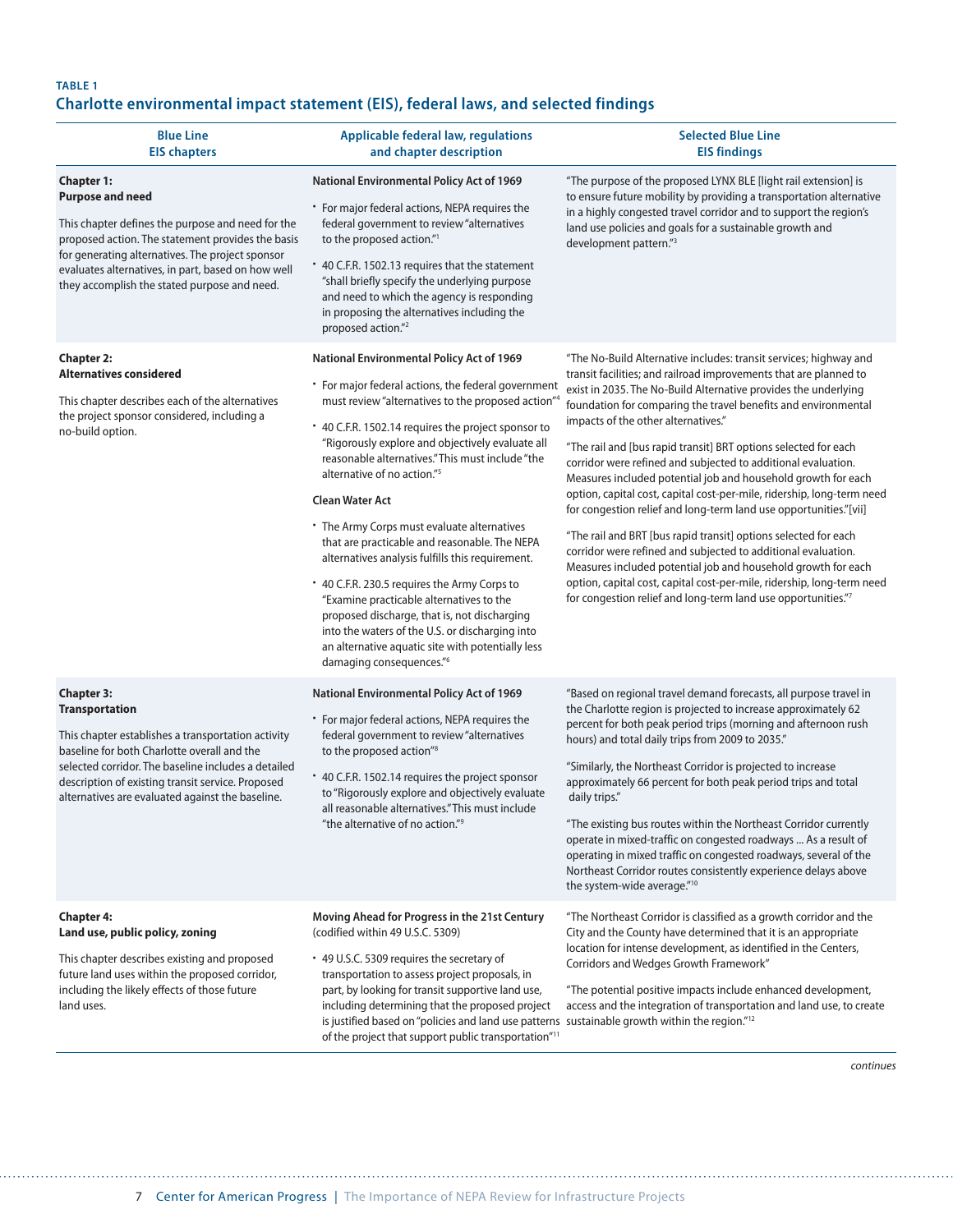| <b>Blue Line</b><br><b>EIS chapters</b>                                                                                                                                                                                                                                        | <b>Applicable federal law, regulations</b><br>and chapter description                                                                                                                                                                                                                                                                                                                                                                                                                                                                                                                                                                                                                                                                                             | <b>Selected Blue Line</b><br><b>EIS findings</b>                                                                                                                                                                                                                                                                                                                                                                                                                                                                                                                                                                                                                                                                                                                                                                                                                                                                         |
|--------------------------------------------------------------------------------------------------------------------------------------------------------------------------------------------------------------------------------------------------------------------------------|-------------------------------------------------------------------------------------------------------------------------------------------------------------------------------------------------------------------------------------------------------------------------------------------------------------------------------------------------------------------------------------------------------------------------------------------------------------------------------------------------------------------------------------------------------------------------------------------------------------------------------------------------------------------------------------------------------------------------------------------------------------------|--------------------------------------------------------------------------------------------------------------------------------------------------------------------------------------------------------------------------------------------------------------------------------------------------------------------------------------------------------------------------------------------------------------------------------------------------------------------------------------------------------------------------------------------------------------------------------------------------------------------------------------------------------------------------------------------------------------------------------------------------------------------------------------------------------------------------------------------------------------------------------------------------------------------------|
| <b>Chapter 5:</b><br>Socio-economic conditions                                                                                                                                                                                                                                 | Moving Ahead for Progress in the 21st Century<br>(codified within 49 U.S.C. 5309)                                                                                                                                                                                                                                                                                                                                                                                                                                                                                                                                                                                                                                                                                 | "the proposed project would result in an increase in population,<br>housing and employment along the proposed project corridor."                                                                                                                                                                                                                                                                                                                                                                                                                                                                                                                                                                                                                                                                                                                                                                                         |
| This chapter establishes a baseline for population,<br>housing, and employment within a half-mile of<br>the proposed light rail stations as well as projected<br>growth by 2035. Additionally, this chapter details<br>regional economic activity and public finances.         | * 49 U.S.C. 5309 requires the secretary of<br>transportation to assess project proposals,<br>in part, by looking at their potential to spur<br>economic development. <sup>13</sup><br>* 49 C.F.R. Part 611 requires the secretary of<br>transportation to evaluate applications based<br>on "The extent to which a proposed project is<br>likely to enhance additional, transit-supportive<br>development based on a qualitative assessment<br>of the existing local plans and policies to support<br>economic development proximate to the project" <sup>14</sup>                                                                                                                                                                                                | "The resulting effect of construction spending for the Preferred<br>Alternative would be approximately \$848 million in output. It<br>is estimated that direct construction activities of the Preferred<br>Alternative would generate \$253 million in net earnings and<br>payroll expansion and would generate 7,628 jobs in the MSA."15<br>The project would increase the population within a half-mile of<br>the station by 298 percent, housing by 330 percent, and jobs by<br>272 percent. <sup>16</sup>                                                                                                                                                                                                                                                                                                                                                                                                            |
| Chapter 6:<br>Neighborhoods, community<br>services, and environmental justice<br>This chapter assesses potential impacts to<br>neighborhoods, community facilities, social<br>services and providers, and special populations<br>located within the proposed project corridor. | Title VI Civil Rights Act of 1964<br>. "No person in the United States shall, on the<br>ground of race, color, or national origin, be<br>excluded from participation in, be denied the<br>benefits of, or be subjected to discrimination<br>under any program or activity receiving Federal<br>financial assistance." <sup>17</sup><br><b>Executive Order 12898</b><br>* The order states that "each Federal agency shall<br>make achieving environmental justice part<br>of its mission by identifying and addressing,<br>as appropriate, disproportionately high and<br>adverse human health or environmental<br>effects of its programs, policies, and activities<br>on minority populations and low-income<br>populations in the United States" <sup>18</sup> | "Communities of concern were identified as those Census tracts with<br>either a large concentration of minority residents or median income<br>levels substantially lower than the countywide median income."<br>"Overall, the Preferred Alternative would improve accessibility for all<br>communities of concern including low-income, minority and transit-<br>dependent populations."<br>"Overall, impacts resulting from acquisitions and displacements<br>would not be adverse or disproportionate amongst minority and<br>low-income communities under the Preferred Alternative."<br>"To comply with federal requirements, transit agencies are required<br>to evaluate significant systemwide service and fare changes and<br>proposed improvements  to determine whether those changes<br>have a discriminatory impact  No fare or service inequities are<br>expected from the proposed project." <sup>19</sup> |
| <b>Chapter 7:</b><br><b>Visual and aesthetic</b><br>This chapter details how the proposed light rail<br>line would affect visual character and aesthetics<br>of the commercial and residential areas along<br>the corridor.                                                    | <b>National Environmental Policy Act of 1969</b><br>* For major federal actions, NEPA requires<br>the federal government to review "the<br>environmental impact of the proposed action"20<br>* 40 C.F.R. 1502.16 requires the project sponsor<br>to assess the "Urban quality, historic and<br>cultural resources, and the design of the built<br>environment" <sup>21</sup>                                                                                                                                                                                                                                                                                                                                                                                      | "The UDF [urban design framework] recommends specific<br>treatments for trackway, fencing, retaining walls and embankments,<br>bridges, catenary and other system components, as well as<br>landscaping  In all but two cases, the UDF design treatment tier<br>will sufficiently minimize impacts to visual resources." <sup>22</sup>                                                                                                                                                                                                                                                                                                                                                                                                                                                                                                                                                                                   |
| <b>Chapter 8:</b><br><b>Cultural resources</b><br>This chapter details the archaeological and<br>historic architectural resources within the<br>proposed corridor.                                                                                                             | <b>National Historic Preservation Act of 1966</b><br>• The head of any federal agency shall: "take into<br>account the effect of the undertaking on any district,<br>site, building, structure, or object that is included in<br>or eligible for inclusion in the National Register."23<br>National Environmental Policy Act of 1969<br>• For major federal actions, NEPA requires the<br>federal government to review "the environmental<br>impact of the proposed action"24<br>• 40 C.F.R. 1502.16 requires the project sponsor<br>to assess the "Urban quality, historic and cultural<br>resources, and the design of the built environment."25                                                                                                                | "Potential historic properties identified during the research and<br>fieldwork phase were evaluated against the Section 106 criteria for<br>eligibility for listing in the National Register (36 CFR 60.4.)."<br>"no historic properties would be altered or removed by the proposed<br>project, and the proposed project would not greatly alter the urban,<br>industrial and rail-oriented view sheds of the historic resources." <sup>26</sup>                                                                                                                                                                                                                                                                                                                                                                                                                                                                        |

*continues*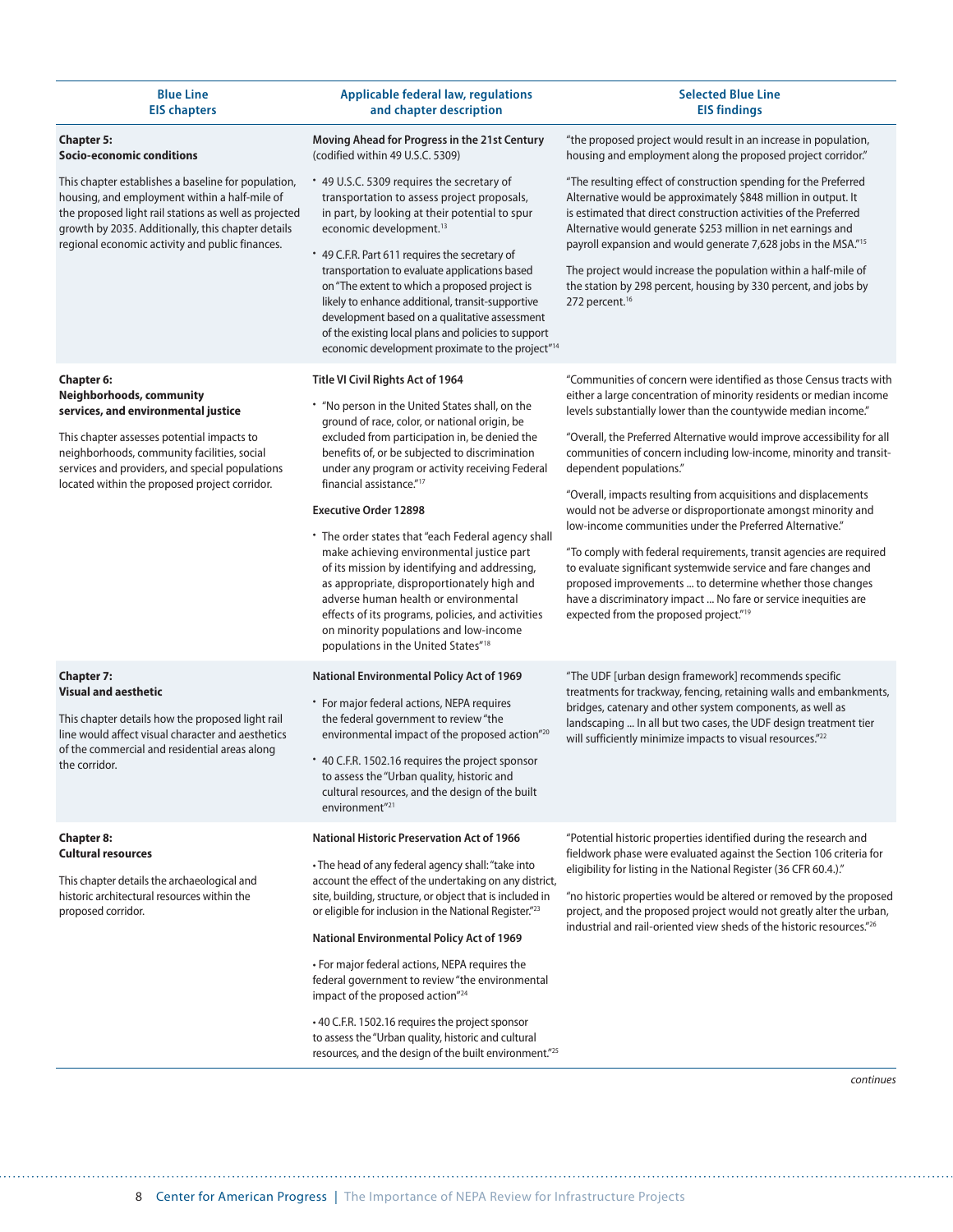| <b>Blue Line</b><br><b>EIS chapters</b>                                                                                                                                                                                  | <b>Applicable federal law, regulations</b><br>and chapter description                                                                                                                                                                                                                                                                                                                                                                                                                                                                                                                                                                                                                                                                                                                                                                                                                                                                                                                                                                                                                                                         | <b>Selected Blue Line</b><br><b>EIS findings</b>                                                                                                                                                                                                                                                                                                                                                                                                                               |
|--------------------------------------------------------------------------------------------------------------------------------------------------------------------------------------------------------------------------|-------------------------------------------------------------------------------------------------------------------------------------------------------------------------------------------------------------------------------------------------------------------------------------------------------------------------------------------------------------------------------------------------------------------------------------------------------------------------------------------------------------------------------------------------------------------------------------------------------------------------------------------------------------------------------------------------------------------------------------------------------------------------------------------------------------------------------------------------------------------------------------------------------------------------------------------------------------------------------------------------------------------------------------------------------------------------------------------------------------------------------|--------------------------------------------------------------------------------------------------------------------------------------------------------------------------------------------------------------------------------------------------------------------------------------------------------------------------------------------------------------------------------------------------------------------------------------------------------------------------------|
| <b>Chapter 9:</b><br><b>Parklands</b><br>This chapter details the potential impacts to<br>public parklands, recreation facilities, trails,<br>and wildlife refuges located within the<br>proposed corridor.              | <b>Department of Transportation Act of 1966</b><br>* 49 U.S.C. 303 states that the secretary of<br>transportation may only approve the use<br>of parkland if "(1) there is no prudent and<br>feasible alternative to using that land; and (2)<br>the program or project includes all possible<br>planning to minimize harm to the park,<br>recreation area, wildlife and waterfowl refuge,<br>or historic site resulting from the use."27                                                                                                                                                                                                                                                                                                                                                                                                                                                                                                                                                                                                                                                                                     | "The Preferred Alternative would result in a potential impact to the<br>Toby Creek Greenway. Potential impacts to this facility and would<br>result from crossing the greenway and visual intrusions. All other<br>park and recreation facilities would not be negatively impacted."<br>"Vegetative screens will be maintained to the extent practicable,<br>and where existing vegetation must be removed, landscaping will<br>be planted where the ROW width would allow."28 |
| <b>Chapter 10:</b><br><b>Natural resources</b><br>This chapter details the plant communities,<br>forests, wildlife, and protected species that<br>may be negatively affected as a result of the<br>proposed project.     | <b>Endangered Species Act of 1973</b><br>* The secretary of the interior must "implement"<br>a system to monitor effectively the status of all<br>species with respect to which a finding is made<br>under subparagraph (B)(iii) and shall make<br>prompt use of the authority under paragraph 7<br>to prevent a significant risk to the well being of<br>any such species." <sup>29</sup><br><b>National Environmental Policy Act of 1969</b><br>• For major federal actions, NEPA requires the<br>federal government to review "the environmental<br>impact of the proposed action" as well as "any<br>irreversible and irretrievable commitments<br>of resources which would be involved in the<br>proposed action should it be implemented."30                                                                                                                                                                                                                                                                                                                                                                            | "No mitigation is required for the plant communities within<br>the study area."<br>"No mitigation is required for wildlife within the project area."<br>"A population of Carolina birdsfoot-trefoil would be destroyed<br>by the fill that is proposed within this area of the alignment as<br>part of the Preferred Alternative. Although Carolina birdsfoot-<br>trefoil is a FSC, it is not rare in the southern Piedmont."31                                                |
| <b>Chapter 11:</b><br><b>Water resources</b><br>This chapter details the water resources within<br>the project corridor, including existing water<br>quality and how these resources connect to<br>larger water systems. | <b>Clean Water Act</b><br>* "The objective of this Act is to restore and maintain<br>the chemical, physical, and biological integrity of<br>the Nation's waters." Additionally, section 404 of<br>the act states, "The Secretary may issue permits,<br>after notice and opportunity for public hearings for<br>the discharge of dredged or fill material into the<br>navigable waters at specified disposal sites." <sup>32</sup><br>• U.S. Department of Transportation Order 5650.2<br>requires project sponsors "to minimize the<br>adverse impacts on which such actions have on<br>base floodplain  and to restore and preserve<br>natural and beneficial floodplain values that are<br>adversely affected by such actions."33<br><b>Executive Order 11990</b><br>• Requires federal departments of agencies to<br>"take action to minimize the destruction, loss<br>or degradation of wetlands, and to preserve<br>and enhance the natural and beneficial values<br>of wetlands."34<br><b>Executive Order 11988</b><br>* Requires federal departments of agencies "to<br>reduce the risk of flood loss, to minimize the | "The project will permanently impact approximately 3,312 linear<br>feet of streams and approximately 0.524 acre of wetlands, requiring<br>a Section 404 permit from the U.S. Army Corps of Engineers."36                                                                                                                                                                                                                                                                       |
|                                                                                                                                                                                                                          | impact of floods on human safety, health and<br>welfare, and to restore and preserve the natural<br>and beneficial values served by floodplains."35                                                                                                                                                                                                                                                                                                                                                                                                                                                                                                                                                                                                                                                                                                                                                                                                                                                                                                                                                                           |                                                                                                                                                                                                                                                                                                                                                                                                                                                                                |

*continues*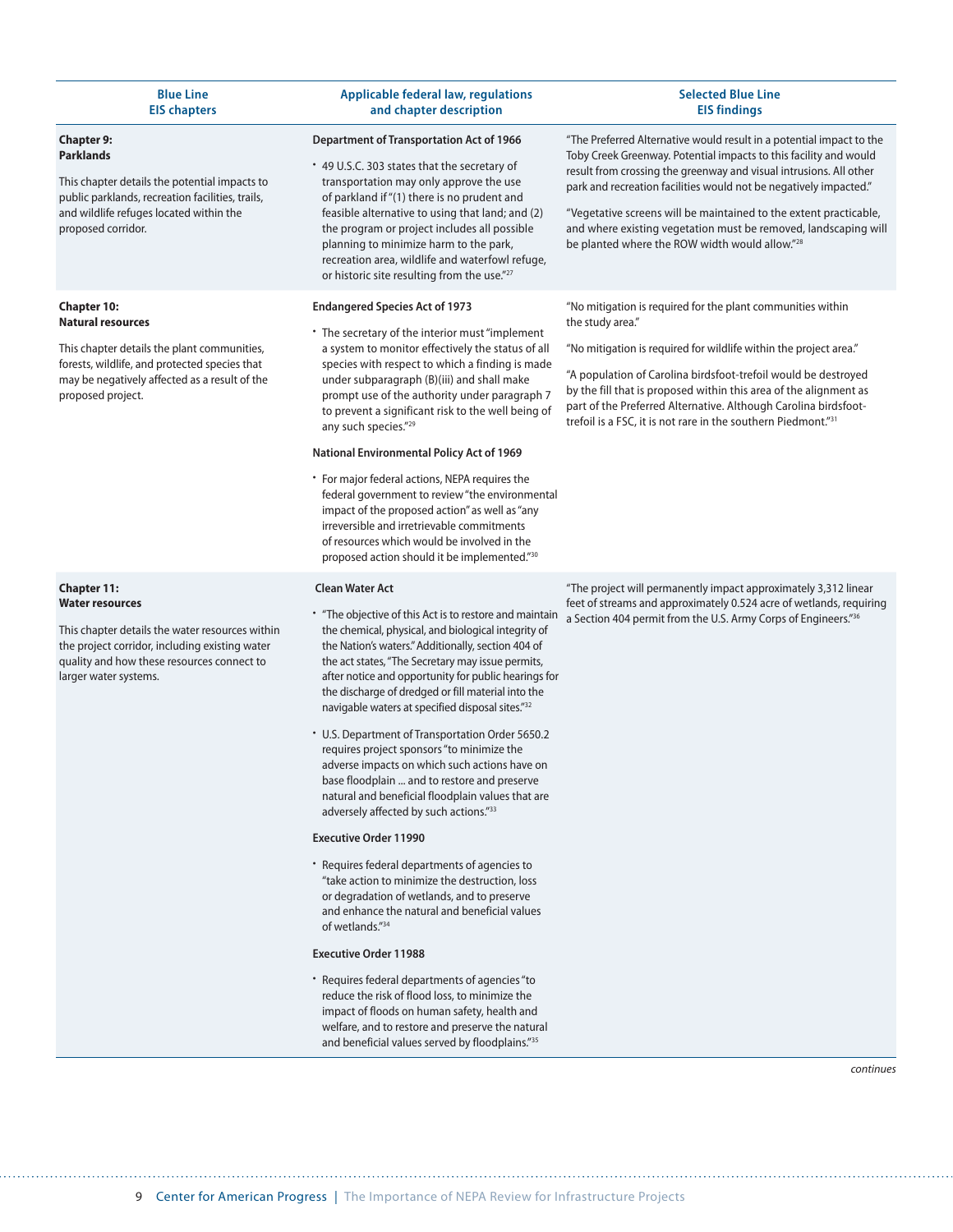| <b>Blue Line</b>    |  |
|---------------------|--|
| <b>EIS chapters</b> |  |

#### **Chapter 12: Air quality**

This chapter details the effect of the proposed facility on regional air quality, including criteria pollutants.

#### **Applicable federal law, regulations and chapter description**

#### **Selected Blue Line EIS findings**

#### **Clean Air Act (42 U.S.C. 701)**

- 42 U.S.C. 701 states that the purpose of the Clean Air Act is "to protect and enhance the quality of the Nation's air resources so as to promote the public health and welfare and the productive capacity of its population."37
- 40 C.F.R. 93.116 states that highway and transit projects "must not cause or contribute to any new localized CO or Particulate Matter of less than 10 micrometers or less (PM10) violation or increase the frequency or severity of any existing CO or PM10 violation in CO and PM10 nonattainment and maintenance areas. This criterion is satisfied if it is demonstrated that no new local violations will be created and the severity or number of existing violations will not be increased as a result of the project."38

**Moving Ahead for Progress in the 21st Century**  (codified within 49 U.S.C. 5309)

- 49 U.S.C 5309 requires the secretary of transportation to assess project proposals, in part, by looking at their environmental benefits, including air quality.39
- 49 C.F.R. Part 611 requires the secretary of transportation to evaluate applications based on "The monetized value of the anticipated direct and indirect benefits to human health, safety, energy, and the air quality environment that are expected to result from implementation of the proposed project" This includes "Change in air quality criteria pollutants"40

#### **National Environmental Policy Act of 1969**

• For major federal actions, NEPA requires the federal government to review "the environmental impact of the proposed action."42

#### **Title VI Civil Rights Act of 1964**

- "No person in the United States shall, on the ground of race, color, or national origin, be excluded from participation in, be denied the benefits of, or be subjected to discrimination under any program or activity receiving Federal financial assistance."43
- The Supreme Court has ruled that the government must ensure that "public funds, to which all taxpayers of all races contribute, not be spent in any fashion which encourages, entrenches, subsidizes, or results in racial discrimination."44

"The Preferred Alternative would provide a reduction in regional VMT by approximately 75 million miles (Table 12-4). This regional reduction in VMT would subsequently reduce annual CO, NOX and VOC emissions (Table 12-4), which would not be achieved under the No-Build Alternative."41

"Noise impacts at ten residential buildings and one vibration impact at a residence would be considered adverse due to the intensity of the impacts and disproportionate as no residential noise impacts would occur outside of minority and low-income communities of concern."

"Approximately 150 feet of track vibration isolation treatment installed in the LYNX BLE track form would be effective in mitigating potential vibration impact"45

*continues*

#### **Chapter 13: Noise and vibration**

This chapter details the locations where the proposed rail line could produce excessive noise or vibrations, including establishing a baseline of existing noise and vibration along the corridor.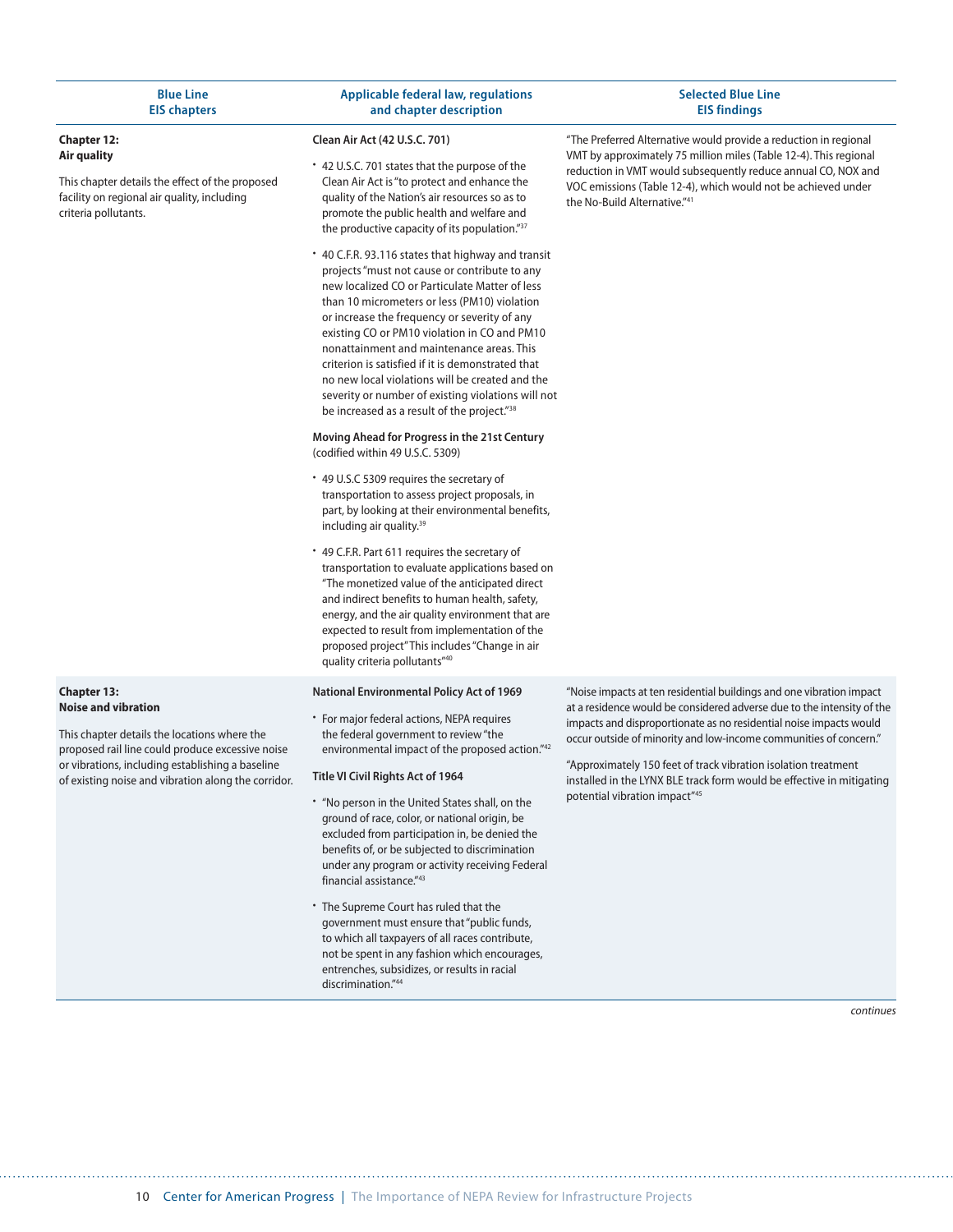| <b>Blue Line</b><br><b>EIS chapters</b>                                                                                                                                                                                                                                                                                                                                                                    | <b>Applicable federal law, regulations</b><br>and chapter description                                                                                                                                                                                                                                                                                                                                                                                                                                                                                                                                                                                                        | <b>Selected Blue Line</b><br><b>EIS findings</b>                                                                                                                                                                                                                                                                                                                                                                                                                                     |
|------------------------------------------------------------------------------------------------------------------------------------------------------------------------------------------------------------------------------------------------------------------------------------------------------------------------------------------------------------------------------------------------------------|------------------------------------------------------------------------------------------------------------------------------------------------------------------------------------------------------------------------------------------------------------------------------------------------------------------------------------------------------------------------------------------------------------------------------------------------------------------------------------------------------------------------------------------------------------------------------------------------------------------------------------------------------------------------------|--------------------------------------------------------------------------------------------------------------------------------------------------------------------------------------------------------------------------------------------------------------------------------------------------------------------------------------------------------------------------------------------------------------------------------------------------------------------------------------|
| <b>Chapter 14:</b><br><b>Energy use</b><br>This chapter details the net energy impact of<br>the proposed facility, including construction,<br>maintenance, and operation as well as avoided<br>vehicle trips and associated energy use.                                                                                                                                                                    | Moving Ahead for Progress in the 21st Century<br>(codified within 49 U.S.C. 5309)<br>* 49 U.S.C. 5309 requires the secretary of<br>transportation to assess project proposals, in<br>part, by looking at their environmental benefits,<br>including energy use. <sup>46</sup><br>* 49 C.F.R. Part 611 requires the Secretary of<br>Transportation to evaluate applications based on<br>"The monetized value of the anticipated direct and<br>indirect benefits to human health, safety, energy,<br>and the air quality environment that are expected<br>to result from implementation of the proposed<br>project." This includes "Change in energy use"47                    | "Overall, the implementation of the Preferred Alternative would<br>result in an estimated net reduction in regional energy use of<br>539 million BTUs compared to the No-Build Alternative."48                                                                                                                                                                                                                                                                                       |
| <b>Chapter 15:</b><br><b>Hazardous and contaminated materials</b><br>This chapter details the potential presence of<br>hazardous and contaminated materials within<br>the corridor. As part of this process, the project<br>sponsor conducted site assessments-including<br>sampling-as well as searches of local, state,<br>and federal databases for known hazardous or<br>contaminated materials sites. | <b>National Environmental Policy Act of 1969</b><br>• For major federal actions, NEPA requires the<br>federal government to review "environmental<br>impact of the proposed action."49                                                                                                                                                                                                                                                                                                                                                                                                                                                                                       | "With mitigation, the Preferred Alternative could result in an<br>environmental condition that remediates adverse environmental<br>conditions to levels below state and federal standards." <sup>50</sup>                                                                                                                                                                                                                                                                            |
| <b>Chapter 16:</b><br><b>Safety and security</b><br>This chapter details the steps Charlotte Area<br>Transit System (CATS) will take to ensure that<br>the operations of the light rail facility are both<br>safe and secure.                                                                                                                                                                              | Moving Ahead for Progress in the 21st Century<br>(codified within 49 U.S.C. 5309)<br>•49 U.S.C 5309 requires the secretary of<br>transportation to assess applications to determine<br>their environmental benefits, including safety. <sup>51</sup><br>•49 C.F.R. Part 611 requires the secretary of<br>transportation to evaluate applications based on<br>"The monetized value of the anticipated direct and<br>indirect benefits to human health, safety, energy,<br>and the air quality environment that are expected<br>to result from implementation of the proposed<br>project." This includes "Change in safety" <sup>52</sup><br>Title VI Civil Rights Act of 1964 | "The Preferred Alternative has the potential to result in a short-<br>term increase in vehicular conflicts while drivers, bicyclists and<br>pedestrians are getting accustomed to the alteration of North<br>Tryon Street/US-29 and the need to look for both automobiles<br>and light rail vehicles. No long-term negative impact on safety<br>and security would be anticipated."55                                                                                                |
|                                                                                                                                                                                                                                                                                                                                                                                                            | . "No person in the United States shall, on the<br>ground of race, color, or national origin, be excluded<br>from participation in, be denied the benefits of, or<br>be subjected to discrimination under any program<br>or activity receiving Federal financial assistance."53<br>• The Supreme Court has ruled that the government<br>must ensure that "public funds, to which all<br>taxpayers of all races contribute, not be spent in any<br>fashion which encourages, entrenches, subsidizes,<br>or results in racial discrimination."54                                                                                                                               |                                                                                                                                                                                                                                                                                                                                                                                                                                                                                      |
| <b>Chapter 17:</b><br><b>Acquisition and displacements</b><br>This chapter details the potential partial and full<br>acquisition of residential and commercial property<br>along the proposed corridor, including the potential<br>displacement of people or businesses.                                                                                                                                   | The Uniform Relocation Assistance and Real<br><b>Property Acquisition Act of 1970</b><br>• The purpose of the act is "To provide for uniform<br>and equitable treatment of persons displaced<br>from their homes, businesses, or farms by Federal<br>and federally assisted programs and to establish<br>uniform and equitable land acquisition policies<br>for Federal and federally assisted programs." <sup>56</sup>                                                                                                                                                                                                                                                      | "Portions of residential properties may be required for partial<br>acquisition and/or easements; however, no residential uses would<br>be displaced as a result of the Preferred Alternative."<br>"Implementation of the Preferred Alternative would require the full<br>and partial acquisition of parcels along the proposed corridor and<br>would potentially result in the displacement of businesses on parcels<br>with commercial, industrial and office uses."57<br>continues |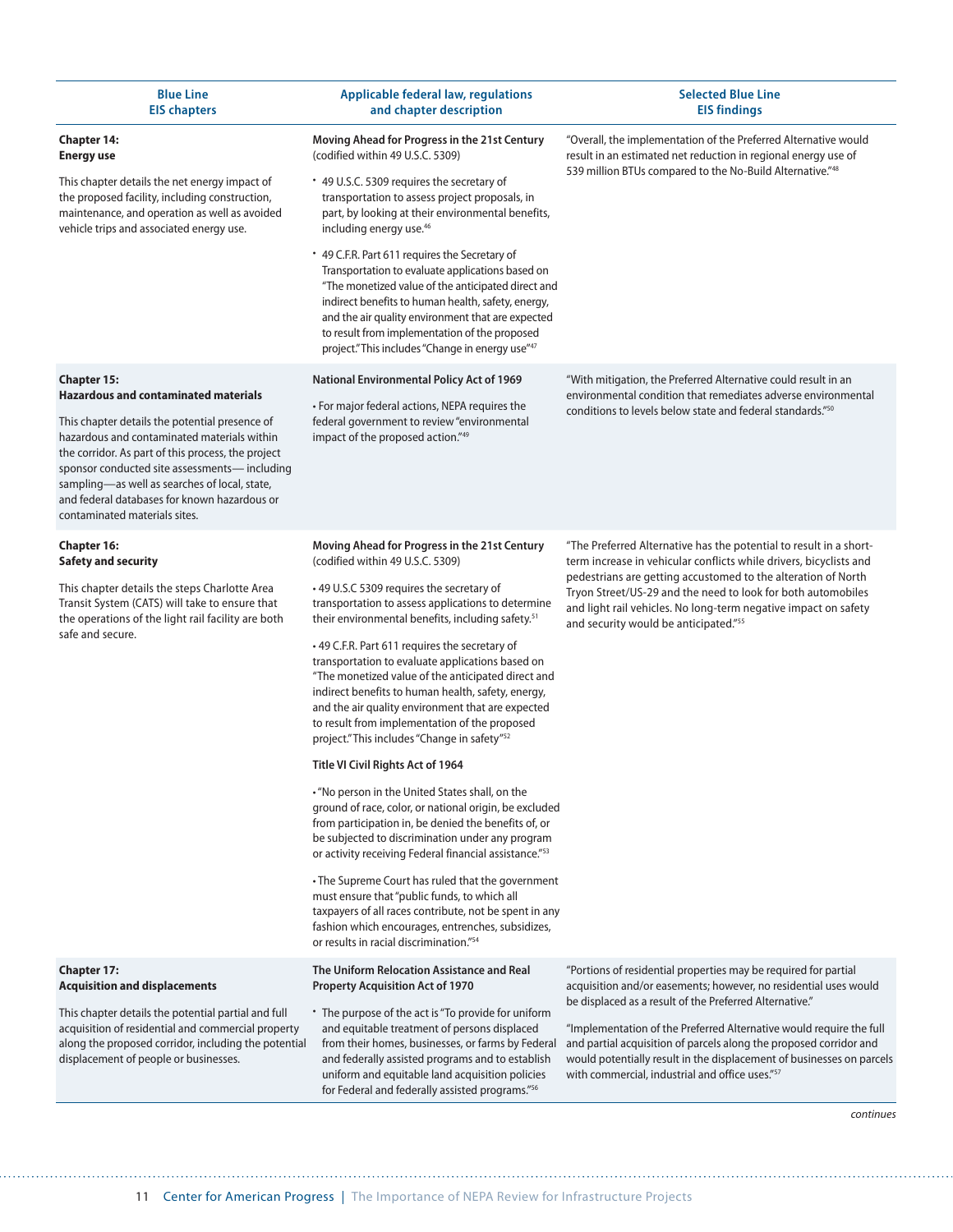| <b>Blue Line</b><br><b>EIS chapters</b>                                                                                                                                                                                      | <b>Applicable federal law, regulations</b><br>and chapter description                                                                                                                                                                                                                                                                                                                                                                                                                                                                                                                                                                                                                                                                                                                                                                                                                                                                                                                                                                                | <b>Selected Blue Line</b><br><b>EIS findings</b>                                                                                                                                                                                                                                                                                                                                                                                                                                                                                                                                                                                                                                                   |
|------------------------------------------------------------------------------------------------------------------------------------------------------------------------------------------------------------------------------|------------------------------------------------------------------------------------------------------------------------------------------------------------------------------------------------------------------------------------------------------------------------------------------------------------------------------------------------------------------------------------------------------------------------------------------------------------------------------------------------------------------------------------------------------------------------------------------------------------------------------------------------------------------------------------------------------------------------------------------------------------------------------------------------------------------------------------------------------------------------------------------------------------------------------------------------------------------------------------------------------------------------------------------------------|----------------------------------------------------------------------------------------------------------------------------------------------------------------------------------------------------------------------------------------------------------------------------------------------------------------------------------------------------------------------------------------------------------------------------------------------------------------------------------------------------------------------------------------------------------------------------------------------------------------------------------------------------------------------------------------------------|
| <b>Chapter 18:</b><br><b>Construction impacts</b><br>This chapter details the primary or direct impacts<br>from construction activity by the project sponsor.                                                                | National Environmental Policy Act of 1969<br>* For major federal actions, NEPA requires the<br>federal government to review "the environmental<br>impact of the proposed action." <sup>58</sup><br>* 40 C.F.R. Section 1508.8 recognizes that a<br>proposed action may produce direct, indirect,<br>and cumulative impacts or effects. "Effects<br>include: (a) Direct effects, which are caused<br>by the action and occur at the same time<br>and place."59                                                                                                                                                                                                                                                                                                                                                                                                                                                                                                                                                                                        | "Construction of the Preferred Alternative would cause temporary<br>impacts to community facilities (i.e. police station, fire station,<br>school) due to access restrictions and temporary blocking of<br>adjoining roadway intersections."<br>"Potential air quality impacts would be related to increases in<br>fugitive dust, particulates (PM2.5, PM10) and gaseous pollutant<br>emissions (CO, VOCs, and NOx) from mobile and stationary<br>construction related equipment."<br>"There is the potential for significant construction vibration impact<br>for several structures at 36th Street"<br>"These construction activities could increase sediment levels<br>in stormwater runoff."60 |
| <b>Chapter 19:</b><br><b>Secondary and cumulative effects</b><br>This chapter details the secondary or indirect<br>effects as well as the cumulative effects of the<br>proposed action.                                      | <b>National Environmental Policy Act of 1969</b><br>* For major federal actions, NEPA requires<br>the federal government to review "the<br>environmental impact of the proposed action."61<br>* 40 C.F.R. Section 1508.7 defines cumulative<br>impact as "the impact on the environment<br>which results from the incremental impact of the<br>action when added to other past, present, and<br>reasonably foreseeable future actions regardless<br>of what agency (Federal or non-Federal) or person<br>undertakes such other actions." <sup>62</sup><br>* 40 C.F.R. Section 1508.8 defines secondary or<br>indirect effects as those caused by the action that<br>"are later in time or farther removed in distance,<br>but are still reasonably foreseeable. Indirect<br>effects may include growth inducing effects and<br>other effects related to induced changes in the<br>pattern of land use, population density or growth<br>rate, and related effects on air and water and<br>other natural systems, including ecosystems." <sup>63</sup> | "it is reasonably foreseeable that the corridor would experience<br>infill development, revitalization, and redevelopment activities<br>as a result of the proposed project."<br>"Secondary effects to the properties adjacent to stations are<br>reasonably foreseeable and somewhat easier to identify  including<br>residential and employment growth for the overall corridor and<br>within 1/2-mile radius of each station." <sup>64</sup>                                                                                                                                                                                                                                                    |
| <b>Chapter 20:</b><br><b>Financial analysis</b><br>This chapter details the financial strength of<br>CATS, including its ability to financially support<br>the construction and operations of the proposed<br>rail facility. | Moving Ahead for Progress in the 21st Century<br>(codified within 49 U.S.C. 5309)<br>* 49 U.S.C. 5309 The Secretary of Transportation<br>must determine that the project "is supported<br>by an acceptable degree of local financial<br>commitment (including evidence of stable and<br>dependable financing sources), as required<br>under subsection (f)."65                                                                                                                                                                                                                                                                                                                                                                                                                                                                                                                                                                                                                                                                                       | "CATS' financial capacity rests on the demonstrated strength of the<br>voter approved 1/2-percent sales and use tax, the City of Charlotte's<br>AAA bond rating and CATS' very strong financial policies which require<br>an annual, year-end \$100 million cash fund balance, a 3.0x gross debt<br>service coverage ratio and a 1.15x net debt service coverage ratio."66                                                                                                                                                                                                                                                                                                                         |
| <b>Chapter 21:</b><br><b>Evaluation of alternatives</b><br>This chapter provides detailed results of how each<br>alternative performed across a host of metrics.                                                             | <b>National Environmental Policy Act of 1969</b><br>* For major federal actions, NEPA requires the<br>federal government to review: "Alternatives to the<br>proposed action"67                                                                                                                                                                                                                                                                                                                                                                                                                                                                                                                                                                                                                                                                                                                                                                                                                                                                       | "The Preferred Alternative would improve mobility in areas with the<br>highest levels of employment in the Charlotte metropolitan area"<br>"The Preferred Alternative would provide a significant travel time<br>savings over the No-Build Alternative."<br>"The No-Build would result in increased daily VMT (approximately<br>119,000 more than under the Preferred Alternative), increased auto<br>emissions, and thus could impact regional air quality conformity." <sup>68</sup>                                                                                                                                                                                                             |

*continues*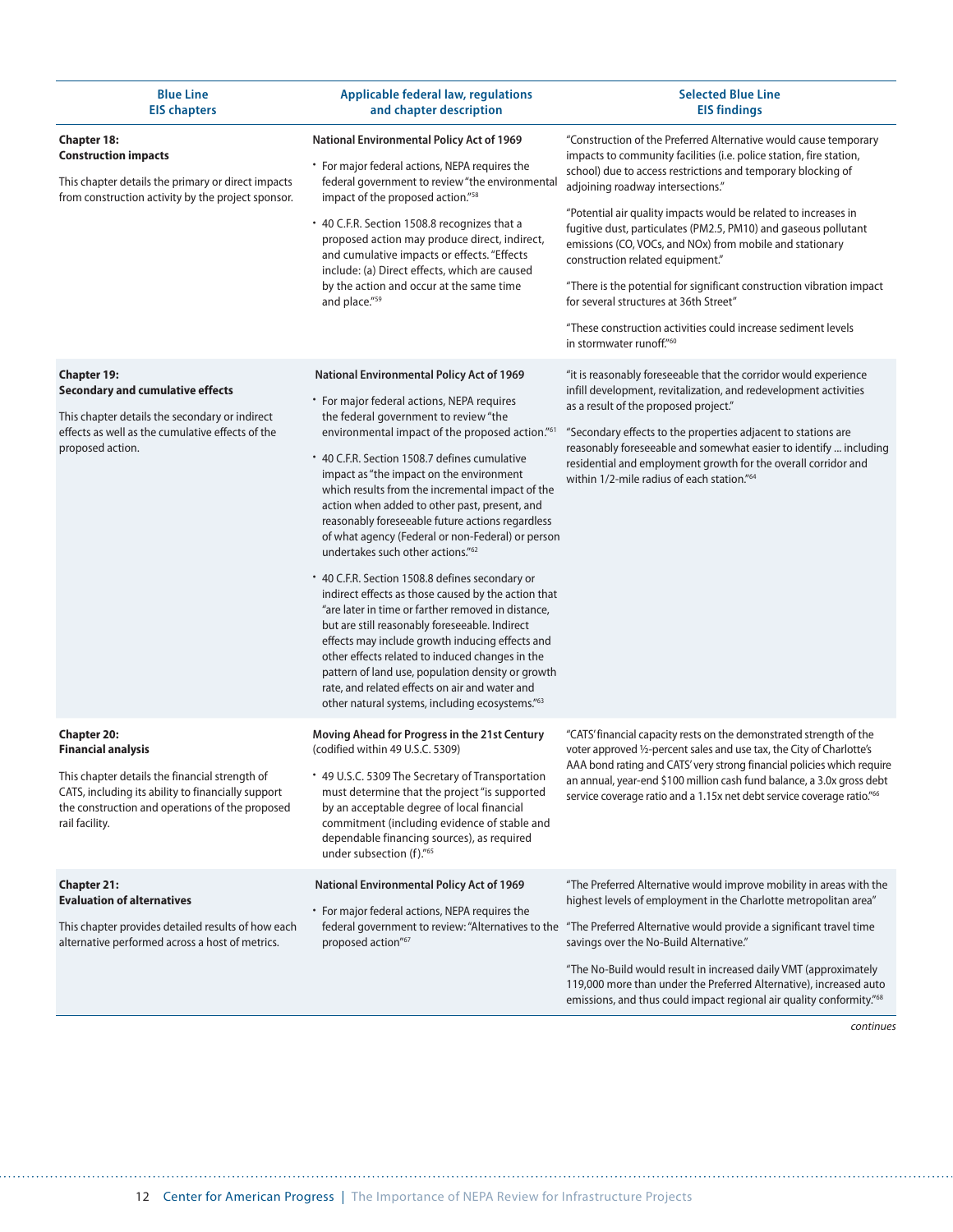| <b>Blue Line</b><br><b>EIS chapters</b>                                                                                                                                                                                                                                                                | <b>Applicable federal law, regulations</b><br>and chapter description                                                                                                                                                                                                                                                                                                                                                                                                                                                                                                                                                                                                                                                                                                                                                                                                                                                                                                                                                                                                                                                                                                                                                         | <b>Selected Blue Line</b><br><b>EIS findings</b>                                                                                                                                                                                                                                |
|--------------------------------------------------------------------------------------------------------------------------------------------------------------------------------------------------------------------------------------------------------------------------------------------------------|-------------------------------------------------------------------------------------------------------------------------------------------------------------------------------------------------------------------------------------------------------------------------------------------------------------------------------------------------------------------------------------------------------------------------------------------------------------------------------------------------------------------------------------------------------------------------------------------------------------------------------------------------------------------------------------------------------------------------------------------------------------------------------------------------------------------------------------------------------------------------------------------------------------------------------------------------------------------------------------------------------------------------------------------------------------------------------------------------------------------------------------------------------------------------------------------------------------------------------|---------------------------------------------------------------------------------------------------------------------------------------------------------------------------------------------------------------------------------------------------------------------------------|
| <b>Chapter 22:</b><br><b>Public involvement and agency coordination</b><br>This chapter details the steps that CATS took to<br>solicit and incorporate public input on the proposed<br>project. Additionally, it details how CATS worked to<br>involve relevant local, state, and federal agencies.    | <b>National Environmental Policy Act of 1969</b><br>• NEPA states that "Federal official shall consult with<br>and obtain the comments of any Federal agency<br>which has jurisdiction by law or special expertise<br>with respect to any environmental impact<br>involved [the statement] shall be made available<br>to the President, the Council on Environmental<br>Quality and to the public as provided by section<br>552 of title 5, United States Code"69<br>* 40 C.F.R. 15011 states that "After preparing a draft<br>environmental impact statement and before<br>preparing a final environmental impact statement<br>the agency shall: (1) Obtain the comments of<br>any Federal agency which has jurisdiction by<br>law or special expertise with respect to any<br>environmental impact involved or which is<br>authorized to develop and enforce environmental<br>standards. (2) Request the comments of: (i)<br>Appropriate State and local agencies which are<br>authorized to develop and enforce environmental<br>standards; (ii) Indian tribes, when the effects may<br>be on a reservation; and (iii) Any agency which<br>has requested that it receive statements on<br>actions of the kind proposed."70 | Between July 2000 and April 2011, 42 public workshops were<br>held with a total of approximately 1,567 people in attendance."<br>"As of August 2011, a total of 121 individual citizen meetings have<br>been held, with a total of approximately 4,516 people in attendance."71 |
| Table 1 endnotes<br>1 National Environmental Policy Act of 1969, Public Law<br>91-190, 91st Cong., 1st sess. (January 1, 1970), available<br>at https://www.energy.gov/sites/prod/files/nepapub/<br>nepa_documents/RedDont/Req-NEPA.pdf.                                                               | 12 City of Charlotte, "Northeast Corridor Light Rail Project -<br>Final EIS: Chapter 4 - Land Use, Public Policy and Zoning,"<br>available at http://charlottenc.gov/cats/transit-planning/<br>blue-line-extension/Documents/vol-1-c4.pdf (last accessed<br>June 2018).                                                                                                                                                                                                                                                                                                                                                                                                                                                                                                                                                                                                                                                                                                                                                                                                                                                                                                                                                       | 22 City of Charlotte, "Northeast Corridor Light Rail Project -<br>Final EIS: Chapter 7 - Visual and Aesthetic Considerations,"<br>available at http://charlottenc.gov/cats/transit-planning/<br>blue-line-extension/Documents/vol-1-c7.pdf (last accessed<br>June 2018).        |
| 2 Legal Information Institute, "40 CFR 1502.13 - Purpose<br>and need.", available at https://www.law.cornell.edu/cfr/<br>text/40/1502.13 (last accessed June 2018).<br>3 City of Charlotte, "Northeast Corridor Light Rail Project -<br>Final EIS: Chapter 1 - Purpose and Need," available at http:// | 13 Legal Information Institute, "49 U.S. Code § 5309."<br>14 Legal Information Institute, "49 CFR Appendix A to Part 611,<br>Description of Measures Used for Project Evaluation," avail-<br>able at https://www.law.cornell.edu/cfr/text/49/appendix-                                                                                                                                                                                                                                                                                                                                                                                                                                                                                                                                                                                                                                                                                                                                                                                                                                                                                                                                                                        | 23 National Historic Preservation Act of 1966, Public Law 102-<br>575, 102nd Cong., 2nd sess. (October 15, 1966), available at<br>https://www.nps.gov/history/local-law/nhpa1966.htm.<br>24 National Environmental Policy Act of 1969.                                          |
| charlottenc.gov/cats/transit-planning/blue-line-extension/<br>Documents/vol-1-c1.pdf (last accessed June 2018).                                                                                                                                                                                        | A_to_part_611 (last accessed June 2018).<br>$\mathcal{L}$ and $\mathcal{L}$ and $\mathcal{L}$ and $\mathcal{L}$ and $\mathcal{L}$ and $\mathcal{L}$ and $\mathcal{L}$ and $\mathcal{L}$ and $\mathcal{L}$ and $\mathcal{L}$ and $\mathcal{L}$ and $\mathcal{L}$ and $\mathcal{L}$ and $\mathcal{L}$ and $\mathcal{L}$ and $\mathcal{L}$ and $\mathcal{L}$ and                                                                                                                                                                                                                                                                                                                                                                                                                                                                                                                                                                                                                                                                                                                                                                                                                                                                 | 25 Legal Information Institute, "40 CFR 1502.16."                                                                                                                                                                                                                               |

- 4 *National Environmental Policy Act of 1969*.
- 5 Legal Information Institute, "40 CFR 1502.14 Alternatives including the proposed action.", available at [https://www.](https://www.law.cornell.edu/cfr/text/40/1502.14) [law.cornell.edu/cfr/text/40/1502.14](https://www.law.cornell.edu/cfr/text/40/1502.14) (last accessed June 2018).
- 6 Legal Information Institute, "40 CFR 230.5 General procedures to be followed.", available at [https://www.law.cornell.](https://www.law.cornell.edu/cfr/text/40/230.5) [edu/cfr/text/40/230.5](https://www.law.cornell.edu/cfr/text/40/230.5) (last accessed June 2018).
- 7 City of Charlotte, "Northeast Corridor Light Rail Project Final EIS: Chapter 2 – Alternatives Considered," available at [http://charlottenc.gov/cats/transit-planning/blue-line](http://charlottenc.gov/cats/transit-planning/blue-line-extension/Documents/vol-1-c2.pdf)[extension/Documents/vol-1-c2.pdf](http://charlottenc.gov/cats/transit-planning/blue-line-extension/Documents/vol-1-c2.pdf) (last accessed June 2018).
- 8 *National Environmental Policy Act of 1969*.
- 9 Legal Information Institute, "40 CFR 1502.14."
- 10 City of Charlotte, "Northeast Corridor Light Rail Project Final EIS: Chapter 3 – Transportation," available at [http://](http://charlottenc.gov/cats/transit-planning/blue-line-extension/Documents/vol-1-c3.pdf) [charlottenc.gov/cats/transit-planning/blue-line-extension/](http://charlottenc.gov/cats/transit-planning/blue-line-extension/Documents/vol-1-c3.pdf) [Documents/vol-1-c3.pdf](http://charlottenc.gov/cats/transit-planning/blue-line-extension/Documents/vol-1-c3.pdf) (last accessed June 2018).
- 11 Legal Information Institute, "49 U.S. Code § 5309 Fixed guideway capital investment grants," available at [https://](https://www.law.cornell.edu/uscode/text/49/5309) [www.law.cornell.edu/uscode/text/49/5309](https://www.law.cornell.edu/uscode/text/49/5309) (last accessed June 2018).
- 15 City of Charlotte, "Northeast Corridor Light Rail Project Final EIS: Chapter 5 – Socio-Economic Conditions," available at [http://charlottenc.gov/cats/transit-planning/blue-line](http://charlottenc.gov/cats/transit-planning/blue-line-extension/Documents/vol-1-c5.pdf)[extension/Documents/vol-1-c5.pdf](http://charlottenc.gov/cats/transit-planning/blue-line-extension/Documents/vol-1-c5.pdf) (last accessed June 2018).
- 16 Result based on author's calculation from Ibid.
- 17 *Civil Rights Act of 1964*, Public Law 88-352, 88th Cong., 2nd sess. (July 2, 1964), available at [https://www.eeoc.gov/](https://www.eeoc.gov/eeoc/history/35th/thelaw/civil_rights_act.html) [eeoc/history/35th/thelaw/civil\\_rights\\_act.html](https://www.eeoc.gov/eeoc/history/35th/thelaw/civil_rights_act.html).
- 18 National Archives, "Executive Order 12898 of February 11, 1994: Federal Actions To Address Environmental Justice in Minority Populations and Low-Income Populations," *Federal Register* 59 (32) (1994), available at [https://www.archives.](https://www.archives.gov/files/federal-register/executive-orders/pdf/12898.pdf) [gov/files/federal-register/executive-orders/pdf/12898.pdf](https://www.archives.gov/files/federal-register/executive-orders/pdf/12898.pdf).
- 19 City of Charlotte, "Northeast Corridor Light Rail Project Final EIS: Chapter 6 – Neighborhoods, Community Services and Environmental Justice," available at [http://charlottenc.](http://charlottenc.gov/cats/transit-planning/blue-line-extension/Documents/vol-1-c6.pdf) [gov/cats/transit-planning/blue-line-extension/Documents/](http://charlottenc.gov/cats/transit-planning/blue-line-extension/Documents/vol-1-c6.pdf) [vol-1-c6.pdf](http://charlottenc.gov/cats/transit-planning/blue-line-extension/Documents/vol-1-c6.pdf) (last accessed June 2018).
- 20 *National Environmental Policy Act of 1969*.
- 21 Legal Information Institute, "40 CFR 1502.16 Environmental consequences.", available at [https://www.law.cornell.](https://www.law.cornell.edu/cfr/text/40/1502.16) [edu/cfr/text/40/1502.16](https://www.law.cornell.edu/cfr/text/40/1502.16) (last accessed June 2018).

- 26 City of Charlotte, "Northeast Corridor Light Rail Project Final EIS: Chapter 8 – Cultural Resources," available at [http://](http://charlottenc.gov/cats/transit-planning/blue-line-extension/Documents/vol-1-c8.pdf) [charlottenc.gov/cats/transit-planning/blue-line-extension/](http://charlottenc.gov/cats/transit-planning/blue-line-extension/Documents/vol-1-c8.pdf) [Documents/vol-1-c8.pdf](http://charlottenc.gov/cats/transit-planning/blue-line-extension/Documents/vol-1-c8.pdf) (last accessed June 2018).
- 27 Legal Information Institute, "49 U.S. Code § 303 Policy on lands, wildlife and waterfowl refuges, and historic sites," available at [https://www.law.cornell.edu/uscode/](https://www.law.cornell.edu/uscode/text/49/303) [text/49/303](https://www.law.cornell.edu/uscode/text/49/303) (last accessed June 2018).
- 28 City of Charlotte, "Northeast Corridor Light Rail Project – Final EIS: Chapter 9 – Parklands," available at [http://](http://charlottenc.gov/cats/transit-planning/blue-line-extension/Documents/vol-1-c9.pdf) [charlottenc.gov/cats/transit-planning/blue-line-extension/](http://charlottenc.gov/cats/transit-planning/blue-line-extension/Documents/vol-1-c9.pdf) [Documents/vol-1-c9.pdf](http://charlottenc.gov/cats/transit-planning/blue-line-extension/Documents/vol-1-c9.pdf) (last accessed June 2018).
- 29 Endangered Species Act of 1973, Public Law 93-205, 93rd Cong., 1st sess. (December 28, 1973), available at [https://](https://www.fws.gov/endangered/esa-library/pdf/ESAall.pdf) [www.fws.gov/endangered/esa-library/pdf/ESAall.pdf.](https://www.fws.gov/endangered/esa-library/pdf/ESAall.pdf)
- 30 *National Environmental Policy Act of 1969*.
- 31 City of Charlotte, "Northeast Corridor Light Rail Project Final EIS: Chapter 10 – Natural Resources," available at [http://](http://charlottenc.gov/cats/transit-planning/blue-line-extension/Documents/vol-1-c10.pdf) [charlottenc.gov/cats/transit-planning/blue-line-extension/](http://charlottenc.gov/cats/transit-planning/blue-line-extension/Documents/vol-1-c10.pdf) [Documents/vol-1-c10.pdf](http://charlottenc.gov/cats/transit-planning/blue-line-extension/Documents/vol-1-c10.pdf) (last accessed June 2018).
- 32 *Federal Water Pollution Control Act*, Public Law 92-500, 92nd Cong., 2nd sess. (October 18, 1972), available at [https://](https://www.epa.gov/sites/production/files/2017-08/documents/federal-water-pollution-control-act-508full.pdf) [www.epa.gov/sites/production/files/2017-08/documents/](https://www.epa.gov/sites/production/files/2017-08/documents/federal-water-pollution-control-act-508full.pdf) [federal-water-pollution-control-act-508full.pdf](https://www.epa.gov/sites/production/files/2017-08/documents/federal-water-pollution-control-act-508full.pdf).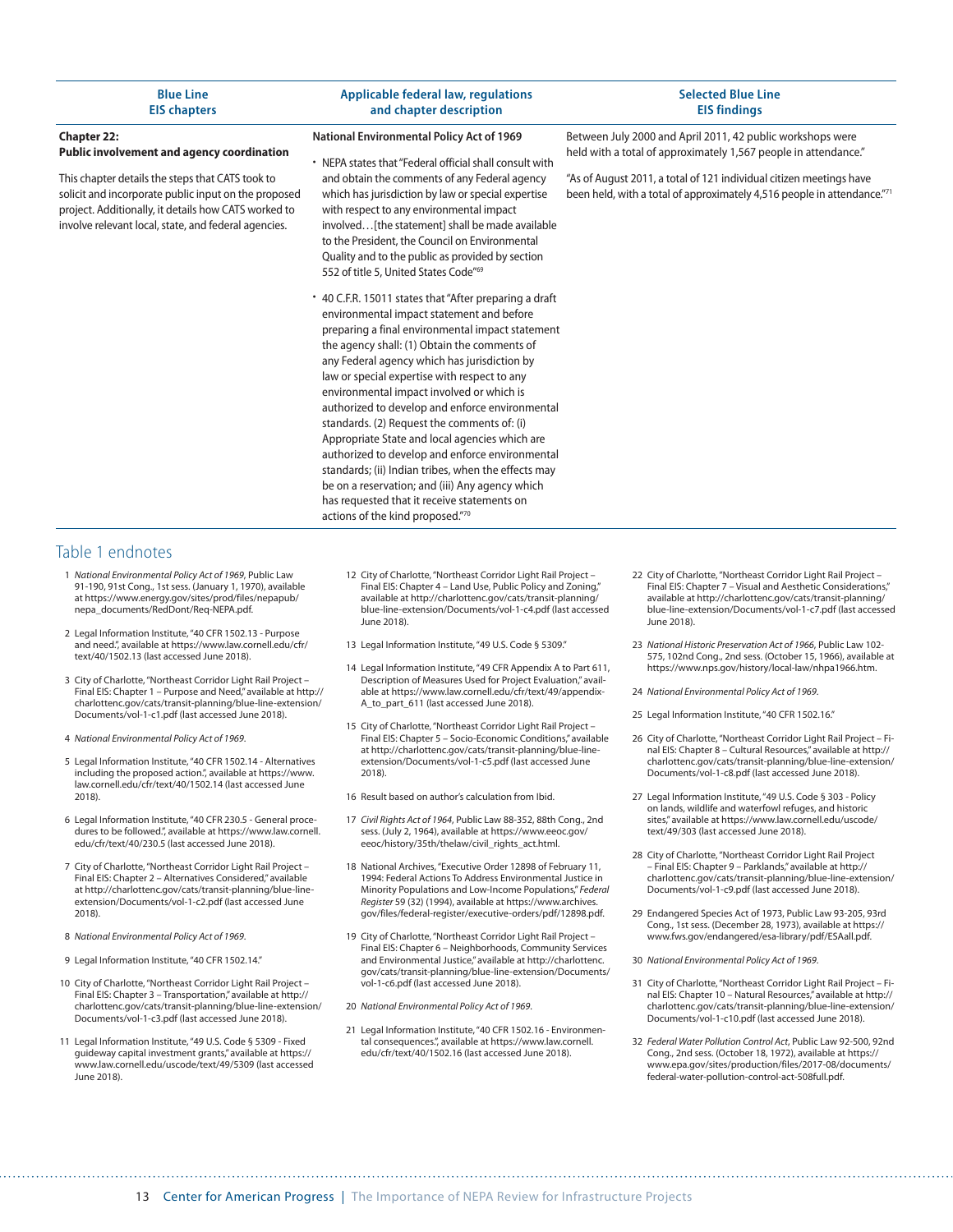### Table 1 endnotes, continued

- 33 U.S. Department of Transportation, "Floodplain Management and Protection" (1979), available at [https://www.](https://www.transit.dot.gov/sites/fta.dot.gov/files/docs/Floodplain.pdf) [transit.dot.gov/sites/fta.dot.gov/files/docs/Floodplain.pdf](https://www.transit.dot.gov/sites/fta.dot.gov/files/docs/Floodplain.pdf).
- 34 National Archives, "Executive Order 11990--Protection of wetlands," available at [https://www.archives.gov/federal](https://www.archives.gov/federal-register/codification/executive-order/11990.html)[register/codification/executive-order/11990.html](https://www.archives.gov/federal-register/codification/executive-order/11990.html) (last accessed June 2018).
- 35 National Archives, "Executive Order 11988--Floodplain management," available at [https://www.archives.gov/](https://www.archives.gov/federal-register/codification/executive-order/11988.html) [federal-register/codification/executive-order/11988.html](https://www.archives.gov/federal-register/codification/executive-order/11988.html) (last accessed June 2018).
- 36 City of Charlotte, "Northeast Corridor Light Rail Project Final EIS: Chapter 11 – Water Resources," available at [http://](http://charlottenc.gov/cats/transit-planning/blue-line-extension/Documents/vol-1-c11.pdf) [charlottenc.gov/cats/transit-planning/blue-line-extension/](http://charlottenc.gov/cats/transit-planning/blue-line-extension/Documents/vol-1-c11.pdf) [Documents/vol-1-c11.pdf](http://charlottenc.gov/cats/transit-planning/blue-line-extension/Documents/vol-1-c11.pdf) (last accessed June 2018).
- 37 Legal Information Institute, "42 U.S. Code § 7401 Congressional findings and declaration of purpose," available at <https://www.law.cornell.edu/uscode/text/42/7401> (last accessed June 2018).
- 38 Legal Information Institute, "40 CFR 93.116 Criteria and procedures: Localized CO, PM10, and PM2.5 violations (hot-spots).", available at [https://www.law.cornell.edu/cfr/](https://www.law.cornell.edu/cfr/text/40/93.116) [text/40/93.116](https://www.law.cornell.edu/cfr/text/40/93.116) (last accessed June 2018).
- 39 Legal Information Institute, "49 U.S. Code § 5309."
- 40 Legal Information Institute, "49 CFR Appendix A to Part 611."
- 41 City of Charlotte, "Northeast Corridor Light Rail Project – Final EIS: Chapter 12 – Air Quality," available at [http://](http://charlottenc.gov/cats/transit-planning/blue-line-extension/Documents/vol-1-c12.pdf) [charlottenc.gov/cats/transit-planning/blue-line-extension/](http://charlottenc.gov/cats/transit-planning/blue-line-extension/Documents/vol-1-c12.pdf) [Documents/vol-1-c12.pdf](http://charlottenc.gov/cats/transit-planning/blue-line-extension/Documents/vol-1-c12.pdf) (last accessed June 2018).
- 42 *National Environmental Policy Act of 1969*.
- 43 *Civil Rights Act of 1964*.
- 44 U.S. Department of Justice, "Title VI Legal Manual," available at [https://www.justice.gov/crt/case-document/](https://www.justice.gov/crt/case-document/file/923556/download) [file/923556/download](https://www.justice.gov/crt/case-document/file/923556/download) (last accessed June 2018).
- 45 City of Charlotte, "Northeast Corridor Light Rail Project Final EIS: Chapter 13 – Noise and Vibration," available at http:// charlottenc.gov/cats/transit-planning/blue-line-extension/ Documents/vol-1-c13.pdf (last accessed June 2018).
- 46 Legal Information Institute, "49 U.S. Code § 5309."
- 47 Legal Information Institute, "49 CFR Appendix A to Part 611."
- 48 City of Charlotte, "Northeast Corridor Light Rail Project – Final EIS: Chapter 14 – Energy Use," available at [http://](http://charlottenc.gov/cats/transit-planning/blue-line-extension/Documents/vol-1-c14.pdf) [charlottenc.gov/cats/transit-planning/blue-line-extension/](http://charlottenc.gov/cats/transit-planning/blue-line-extension/Documents/vol-1-c14.pdf) [Documents/vol-1-c14.pdf](http://charlottenc.gov/cats/transit-planning/blue-line-extension/Documents/vol-1-c14.pdf) (last accessed June 2018).
- 49 *National Environmental Policy Act of 1969*.
- 50 City of Charlotte, "Northeast Corridor Light Rail Project – Final EIS: Chapter 15 – Hazardous and Contaminated Materials," available at [http://charlottenc.gov/cats/transit](http://charlottenc.gov/cats/transit-planning/blue-line-extension/Documents/vol-1-c15.pdf)[planning/blue-line-extension/Documents/vol-1-c15.pdf](http://charlottenc.gov/cats/transit-planning/blue-line-extension/Documents/vol-1-c15.pdf) (last accessed June 2018).
- 51 Legal Information Institute, "49 U.S. Code § 5309."
- 52 Legal Information Institute, "49 CFR Appendix A to Part 611."
- 53 *Civil Rights Act of 1964*.
- 54 U.S. Department of Justice, "Title VI Legal Manual."
- 55 City of Charlotte, "Northeast Corridor Light Rail Project – Final EIS: Chapter 16 – Safety and Security," [http://charlot](http://charlottenc.gov/cats/transit-planning/blue-line-extension/Documents/vol-1-c16.pdf)[tenc.gov/cats/transit-planning/blue-line-extension/Docu](http://charlottenc.gov/cats/transit-planning/blue-line-extension/Documents/vol-1-c16.pdf)[ments/vol-1-c16.pdf](http://charlottenc.gov/cats/transit-planning/blue-line-extension/Documents/vol-1-c16.pdf) (last accessed June 2018).
- 56 *Uniform Relocation Assistance and Real Property Acquisition Act of 1970*, Public Law 91-646, 91st Cong., 1st sess. (January 2, 1971), available at [https://www.gpo.gov/fdsys/pkg/](https://www.gpo.gov/fdsys/pkg/STATUTE-84/pdf/STATUTE-84-Pg1894.pdf) [STATUTE-84/pdf/STATUTE-84-Pg1894.pdf](https://www.gpo.gov/fdsys/pkg/STATUTE-84/pdf/STATUTE-84-Pg1894.pdf).
- 57 City of Charlotte, "Northeast Corridor Light Rail Project Final EIS – Chapter 17: Acquisitions and Displacements," [http://charlottenc.gov/cats/transit-planning/blue-line](http://charlottenc.gov/cats/transit-planning/blue-line-extension/Documents/vol-1-c17.pdf)[extension/Documents/vol-1-c17.pdf](http://charlottenc.gov/cats/transit-planning/blue-line-extension/Documents/vol-1-c17.pdf) (last accessed June 2018).
- 58 *National Environmental Policy Act of 1969*.
- 59 Legal Information Institute, "40 CFR 1508.8 Effects.", available at <https://www.law.cornell.edu/cfr/text/40/1508.8> (last accessed June 2018).

- 60 City of Charlotte, "Northeast Corridor Light Rail Project Final EIS: Chapter 18 – Construction Impacts," available at [http://charlottenc.gov/cats/transit-planning/blue-line-ex](http://charlottenc.gov/cats/transit-planning/blue-line-extension/Documents/vol-1-c18.pdf)[tension/Documents/vol-1-c18.pdf](http://charlottenc.gov/cats/transit-planning/blue-line-extension/Documents/vol-1-c18.pdf) (last accessed June 2018).
- 61 *National Environmental Policy Act of 1969*.
- 62 Legal Information Institute, "40 CFR 1508.7 Cumulative impact.", available at [https://www.law.cornell.edu/cfr/](https://www.law.cornell.edu/cfr/text/40/1508.7) [text/40/1508.7](https://www.law.cornell.edu/cfr/text/40/1508.7) (last accessed June 2018).
- 63 Legal Information Institute, "40 CFR 1508.8."
- 64 City of Charlotte, "Northeast Corridor Light Rail Project Final EIS: Chapter 19 – Secondary and Cumulative Effects," [http://charlottenc.gov/cats/transit-planning/blue-line-ex](http://charlottenc.gov/cats/transit-planning/blue-line-extension/Documents/vol-1-c19.pdf)[tension/Documents/vol-1-c19.pdf](http://charlottenc.gov/cats/transit-planning/blue-line-extension/Documents/vol-1-c19.pdf) (last accessed June 2018).
- 65 Legal Information Institute, "49 U.S. Code § 5309."
- 66 City of Charlotte, "Northeast Corridor Light Rail Project Final EIS: Chapter 20 – Financial Analysis," available at [http://](http://charlottenc.gov/cats/transit-planning/blue-line-extension/Documents/vol-1-c20.pdf) [charlottenc.gov/cats/transit-planning/blue-line-extension/](http://charlottenc.gov/cats/transit-planning/blue-line-extension/Documents/vol-1-c20.pdf) [Documents/vol-1-c20.pdf](http://charlottenc.gov/cats/transit-planning/blue-line-extension/Documents/vol-1-c20.pdf) (last accessed June 2018).
- 67 *National Environmental Policy Act of 1969*.
- 68 City of Charlotte, "Northeast Corridor Light Rail Project Final EIS: Chapter 21 – Evaluation of Alternatives," available at [http://charlottenc.gov/cats/transit-planning/blue-line-exten](http://charlottenc.gov/cats/transit-planning/blue-line-extension/Documents/vol-1-c21.pdf)[sion/Documents/vol-1-c21.pdf](http://charlottenc.gov/cats/transit-planning/blue-line-extension/Documents/vol-1-c21.pdf) (last accessed June 2018).
- 69 *National Environmental Policy Act of 1969*.
- 70 Legal Information Institute, "40 CFR 1503.1 Inviting comments.", available at [https://www.law.cornell.edu/cfr/](https://www.law.cornell.edu/cfr/text/40/1503.1) [text/40/1503.1](https://www.law.cornell.edu/cfr/text/40/1503.1) (last accessed June 2018).
- 71 City of Charlotte, "Northeast Corridor Light Rail Project – Final EIS: Chapter 22 – Public Involvement and Agency Coordination," available at [http://charlottenc.gov/cats/tran](http://charlottenc.gov/cats/transit-planning/blue-line-extension/Documents/vol-1-c22.pdf)[sit-planning/blue-line-extension/Documents/vol-1-c22.pdf](http://charlottenc.gov/cats/transit-planning/blue-line-extension/Documents/vol-1-c22.pdf) (last accessed June 2018).

## Conclusion

The environmental review process improves governance, increases transparency, and makes infrastructure projects better by reducing environmental and community impacts through public participation and mitigations. Moreover, NEPA provides a uniform process by which substantive federal environmental, civil rights, and historic preservation statues can be enforced efectively. Scaling back or eliminating NEPA would undermine the protections enshrined in federal law as a result of decades of Americans expressing their collective political will.

*Kevin DeGood is the director of Infastructure Policy at the Center for American Progress.*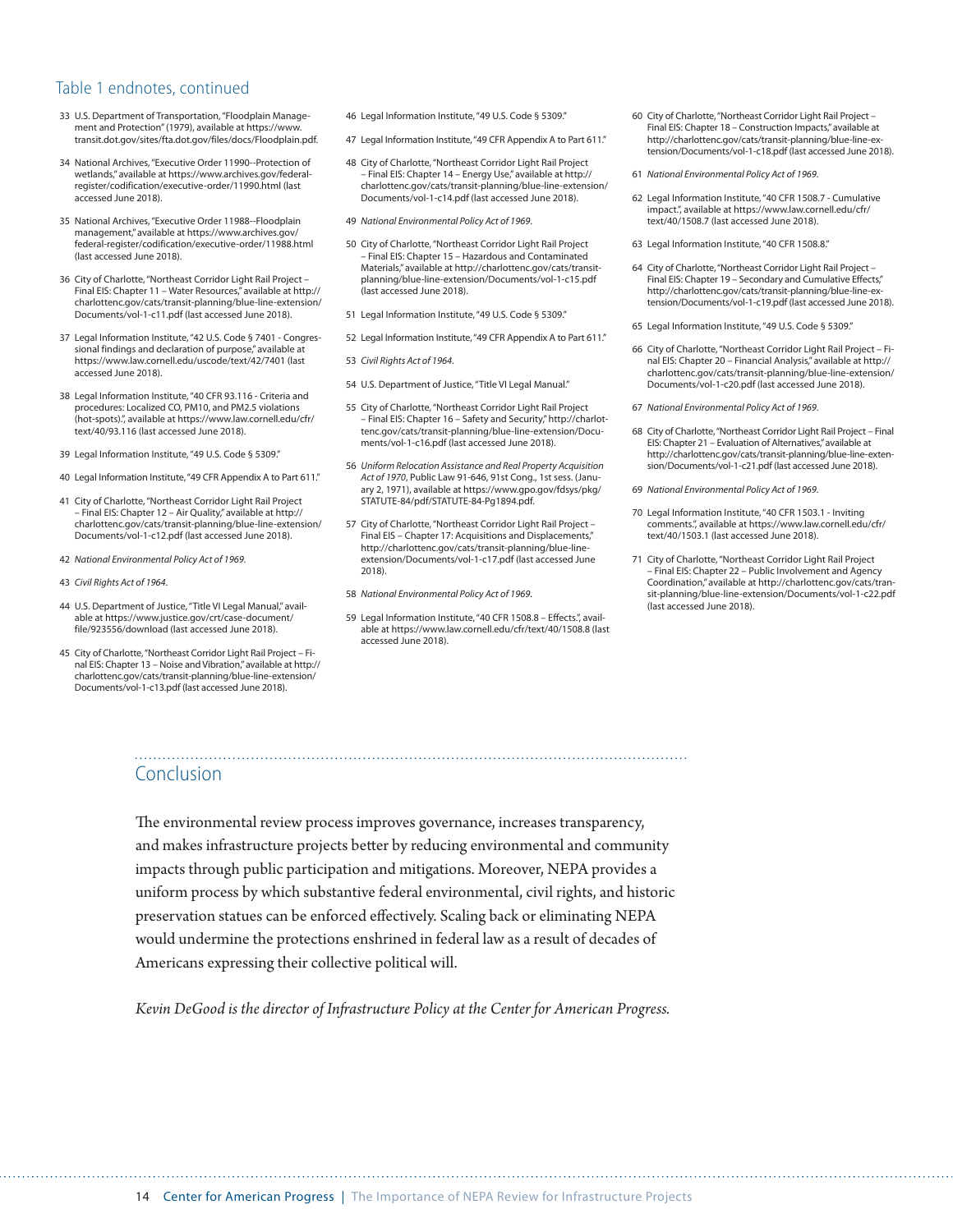## <span id="page-14-0"></span>Endnotes

- [1](#page-0-0) The White House, "Remarks by President Trump on Regulatory Relief," June 9, 2017, available at [https://www.](https://www.whitehouse.gov/briefings-statements/remarks-president-trump-regulatory-relief/) [whitehouse.gov/briefings-statements/remarks-president](https://www.whitehouse.gov/briefings-statements/remarks-president-trump-regulatory-relief/)[trump-regulatory-relief/.](https://www.whitehouse.gov/briefings-statements/remarks-president-trump-regulatory-relief/)
- [2](#page-0-0) Ibid.
- [3](#page-0-0) Kevin DeGood, "Build First, Ask Questions Later: Howe Weakening Environmental Review Will Hurt Our Communities and Natural Habitats" (Washington: Center for American Progress, 2017), available at [https://cdn.ameri](https://cdn.americanprogress.org/content/uploads/2017/05/02070904/DeGood-BuildFirst-brief.pdf)[canprogress.org/content/uploads/2017/05/02070904/De-](https://cdn.americanprogress.org/content/uploads/2017/05/02070904/DeGood-BuildFirst-brief.pdf)[Good-BuildFirst-brief.pdf](https://cdn.americanprogress.org/content/uploads/2017/05/02070904/DeGood-BuildFirst-brief.pdf); Kristina Costa, Lia Cattaneo, and Danielle Schultz, "When Communities Didn't Have a Say: How Federal Infrastructure Dollars Were Used to Bulldoze Communities of Color" (Washington: Center for American Progress, 2018), available at [https://cdn.americanprogress.](https://cdn.americanprogress.org/content/uploads/2018/04/23082638/CostaEnvironmentalReview-brief-1.pdf) [org/content/uploads/2018/04/23082638/CostaEnviron](https://cdn.americanprogress.org/content/uploads/2018/04/23082638/CostaEnvironmentalReview-brief-1.pdf)[mentalReview-brief-1.pdf.](https://cdn.americanprogress.org/content/uploads/2018/04/23082638/CostaEnvironmentalReview-brief-1.pdf)
- [4](#page-0-0) Americans overwhelmingly believe that it is possible to expand and modernize the U.S. infrastructures systems while also environmental protections for air, water, wildlife, and natural places. For more information, see Center for American Progress, Hart Research Associates, and Defenders of Wildlife, "Public opinion on the Trump-Republican Infrastructure proposal: Key findings from a nationwide survey among 2016 voters conducted October/November 2017" (2018), available at [https://cdn.americanprogress.](https://cdn.americanprogress.org/content/uploads/2018/01/10115934/E-12255-Public-OpinionTrump-Infrastructure-Proposal-RELEASE.pdf) [org/content/uploads/2018/01/10115934/E-12255-Public-](https://cdn.americanprogress.org/content/uploads/2018/01/10115934/E-12255-Public-OpinionTrump-Infrastructure-Proposal-RELEASE.pdf)[OpinionTrump-Infrastructure-Proposal-RELEASE.pdf.](https://cdn.americanprogress.org/content/uploads/2018/01/10115934/E-12255-Public-OpinionTrump-Infrastructure-Proposal-RELEASE.pdf)
- [5](#page-1-0) *The National Environmental Policy Act of 1969, as amended*, Public Law 91-190, 91st Cong. (January 1, 1970), available at [https://www.energy.gov/sites/prod/files/nepapub/](https://www.energy.gov/sites/prod/files/nepapub/nepa_documents/RedDont/Req-NEPA.pdf) [nepa\\_documents/RedDont/Req-NEPA.pdf](https://www.energy.gov/sites/prod/files/nepapub/nepa_documents/RedDont/Req-NEPA.pdf).
- [6](#page-1-0) NEPA applies to all major federal actions, including policies, regulations, permits, and grant-making. This paper focuses on transportation infrastructure. According to the U.S. Environmental Protection Agency, under NEPA, "all federal agencies are to prepare detailed statements assessing the environmental impact of and alternatives to major federal actions significantly affecting the environment." U.S. Environmental Protection Agency, "What is the National Environmental Policy Act?", available at [https://](https://www.epa.gov/nepa/what-national-environmental-policy-act) [www.epa.gov/nepa/what-national-environmental-policy](https://www.epa.gov/nepa/what-national-environmental-policy-act)[act](https://www.epa.gov/nepa/what-national-environmental-policy-act) (last accessed June 2018).
- [7](#page-1-0) DeGood, "Build First, Ask Questions Later."
- [8](#page-1-0) Kevin DeGood, Center for American Progress, "The Benefits of NEPA: How Environmental Review Empowers Communities and Produces Better Projects" (Washington: Center for American Progress, 2018), available at [https://www.ameri](https://www.americanprogress.org/issues/green/reports/2018/01/16/444899/benefits-nepa-environmental-review-empowers-communities-produces-better-projects/)[canprogress.org/issues/green/reports/2018/01/16/444899/](https://www.americanprogress.org/issues/green/reports/2018/01/16/444899/benefits-nepa-environmental-review-empowers-communities-produces-better-projects/) [benefits-nepa-environmental-review-empowers-communi](https://www.americanprogress.org/issues/green/reports/2018/01/16/444899/benefits-nepa-environmental-review-empowers-communities-produces-better-projects/)[ties-produces-better-projects/](https://www.americanprogress.org/issues/green/reports/2018/01/16/444899/benefits-nepa-environmental-review-empowers-communities-produces-better-projects/).
- [9](#page-1-0) Cornell Law School Legal Information Institute, "40 CFR 1508.18 - Major Federal action," available at [https://www.](https://www.law.cornell.edu/cfr/text/40/1508.18) [law.cornell.edu/cfr/text/40/1508.18](https://www.law.cornell.edu/cfr/text/40/1508.18) (last accessed June 2018).
- 10 Cornell Law School Legal Information Institute, "23 CFR 771.109 - Applicability and responsibilities," available at <https://www.law.cornell.edu/cfr/text/23/771.109>(last accessed June 2018).
- 11 Cornell Law School Legal Information Institute, "40 CFR 1507.3 - Agency procedures," available at [https://www.law.](https://www.law.cornell.edu/cfr/text/40/1507.3) [cornell.edu/cfr/text/40/1507.3](https://www.law.cornell.edu/cfr/text/40/1507.3) (last accessed June 2018).
- 12 Cornell Law School Legal Information Institute, "23 CFR 771.107 - Definitions," available at [https://www.law.cornell.](https://www.law.cornell.edu/cfr/text/23/771.107) [edu/cfr/text/23/771.107](https://www.law.cornell.edu/cfr/text/23/771.107) (last accessed June 2018).
- 13 U.S. Federal Transit Administration, "YNX Blue Line Extension - Northeast Corridor Charlotte, North Carolina," December 2017, available at [https://www.transit.dot.gov/](https://www.transit.dot.gov/sites/fta.dot.gov/files/docs/funding/grant-programs/capital-investments/69901/nc-cats-blue-line-extension-ne-fy19-profile.pdf) [sites/fta.dot.gov/files/docs/funding/grant-programs/](https://www.transit.dot.gov/sites/fta.dot.gov/files/docs/funding/grant-programs/capital-investments/69901/nc-cats-blue-line-extension-ne-fy19-profile.pdf) [capital-investments/69901/nc-cats-blue-line-extension](https://www.transit.dot.gov/sites/fta.dot.gov/files/docs/funding/grant-programs/capital-investments/69901/nc-cats-blue-line-extension-ne-fy19-profile.pdf)[ne-fy19-profile.pdf.](https://www.transit.dot.gov/sites/fta.dot.gov/files/docs/funding/grant-programs/capital-investments/69901/nc-cats-blue-line-extension-ne-fy19-profile.pdf)

14 Cornell Law School Legal Information Institute, "40 CFR 1502.25 - Environmental review and consultation requirements," available at [https://www.law.cornell.edu/cfr/](https://www.law.cornell.edu/cfr/text/40/1502.25) [text/40/1502.25](https://www.law.cornell.edu/cfr/text/40/1502.25) (last accessed June 2018).

- 15 *Civil Rights Act of 1964*, Public Law 88-352, 88th Cong., 2d. sess. (July 2, 1964), available at [https://www.gpo.gov/](https://www.gpo.gov/fdsys/pkg/STATUTE-78/pdf/STATUTE-78-Pg241.pdf) [fdsys/pkg/STATUTE-78/pdf/STATUTE-78-Pg241.pdf](https://www.gpo.gov/fdsys/pkg/STATUTE-78/pdf/STATUTE-78-Pg241.pdf). Subsequent federal legislation has created additional protected classes. For instance, the Americans with Disabilities Act of 1990 prohibits discrimination based on physical disability. U.S. Department of Justice, "Introduction to the ADA," available at [https://www.ada.gov/ada\\_intro.htm](https://www.ada.gov/ada_intro.htm) (last accessed June 2018).
- 16 Cornell Law School Legal Information Institute, "42 U.S. Code § 2000d - Prohibition against exclusion from participation in, denial of benefits of, and discrimination under federally assisted programs on ground of race, color, or national origin," available at [https://www.law.cornell.edu/](https://www.law.cornell.edu/uscode/text/42/2000d) [uscode/text/42/2000d](https://www.law.cornell.edu/uscode/text/42/2000d) (last accessed June 2018).
- 17 U.S. Department of Justice Civil Rights Division, *Title VI Legal Manual, Section VII: Proving Discrimination – Disparate Impact* (2017), available at [https://www.justice.gov/crt/](https://www.justice.gov/crt/case-document/file/923556/download) [case-document/file/923556/download.](https://www.justice.gov/crt/case-document/file/923556/download)
- 18 U.S. Federal Transit Administration, *Title VI Requirements and Guidelines for Federal Transit Administration Recipients* (U.S. Department of Transportation, 2012), available at [https://www.transit.dot.gov/sites/fta.dot.gov/files/docs/](https://www.transit.dot.gov/sites/fta.dot.gov/files/docs/FTA_Title_VI_FINAL.pdf) [FTA\\_Title\\_VI\\_FINAL.pdf.](https://www.transit.dot.gov/sites/fta.dot.gov/files/docs/FTA_Title_VI_FINAL.pdf)
- 19 The mere presence of disparate impacts is not necessarily sufficient to violate federal law. For additional discussion of the issue, see U.S. Department of Justice Civil Rights Division, *Title VI Legal Manual, Section VII*.
- 20 City of Charlotte, Charlotte Area Transit System, "Final Environmental Impact Statement" (2011), available at [http://](http://charlottenc.gov/cats/transit-planning/blue-line-extension/Pages/feis-toc.aspx) [charlottenc.gov/cats/transit-planning/blue-line-extension/](http://charlottenc.gov/cats/transit-planning/blue-line-extension/Pages/feis-toc.aspx) [Pages/feis-toc.aspx](http://charlottenc.gov/cats/transit-planning/blue-line-extension/Pages/feis-toc.aspx).
- 21 Ibid. Result is based on author's calculation.
- 22 City of Charlotte, Charlotte Area Transit System, "Final Environmental Impact Statement, Chapter 6: Neighborhoods, Community Services and Environmental Justice" (2011), available at [http://charlottenc.gov/cats/transit-planning/](http://charlottenc.gov/cats/transit-planning/blue-line-extension/Documents/vol-1-c6.pdf) [blue-line-extension/Documents/vol-1-c6.pdf](http://charlottenc.gov/cats/transit-planning/blue-line-extension/Documents/vol-1-c6.pdf).
- 23 City of Charlotte, Charlotte Area Transit System, "Final Environmental Impact Statement, Chapter 17: Acquisitions and Displacements" (2011), available at [http://charlottenc.gov/](http://charlottenc.gov/cats/transit-planning/blue-line-extension/Documents/vol-1-c17.pdf) [cats/transit-planning/blue-line-extension/Documents/vol-](http://charlottenc.gov/cats/transit-planning/blue-line-extension/Documents/vol-1-c17.pdf)[1-c17.pdf](http://charlottenc.gov/cats/transit-planning/blue-line-extension/Documents/vol-1-c17.pdf).
- 24 City of Charlotte, Charlotte Area Transit System, "Final Environmental Impact Statement, Chapter 6."
- 25 City of Charlotte, Charlotte Area Transit System, "Record of Decision" (2011), available at [http://charlottenc.gov/cats/](http://charlottenc.gov/cats/transit-planning/blue-line-extension/Documents/fta-rod.pdf) [transit-planning/blue-line-extension/Documents/fta-rod.](http://charlottenc.gov/cats/transit-planning/blue-line-extension/Documents/fta-rod.pdf) [pdf](http://charlottenc.gov/cats/transit-planning/blue-line-extension/Documents/fta-rod.pdf).
- 26 *Endangered Species Act of 1973*, Public Law 93-205, 93rd Cong. (December 28, 1973), available at [https://www.gpo.](https://www.gpo.gov/fdsys/pkg/STATUTE-87/pdf/STATUTE-87-Pg884.pdf) [gov/fdsys/pkg/STATUTE-87/pdf/STATUTE-87-Pg884.pdf.](https://www.gpo.gov/fdsys/pkg/STATUTE-87/pdf/STATUTE-87-Pg884.pdf)
- 27 Ibid.
- 28 City of Charlotte, Charlotte Area Transit System, "Final Environmental Impact Statement, Chapter 10: Natural Resources" (2011), available at [http://charlottenc.gov/cats/](http://charlottenc.gov/cats/transit-planning/blue-line-extension/Documents/vol-1-c10.pdf) [transit-planning/blue-line-extension/Documents/vol-](http://charlottenc.gov/cats/transit-planning/blue-line-extension/Documents/vol-1-c10.pdf)[1-c10.pdf](http://charlottenc.gov/cats/transit-planning/blue-line-extension/Documents/vol-1-c10.pdf).
- 29 City of Charlotte, Charlotte Area Transit System, "Record of Decision."

30 Ibid.